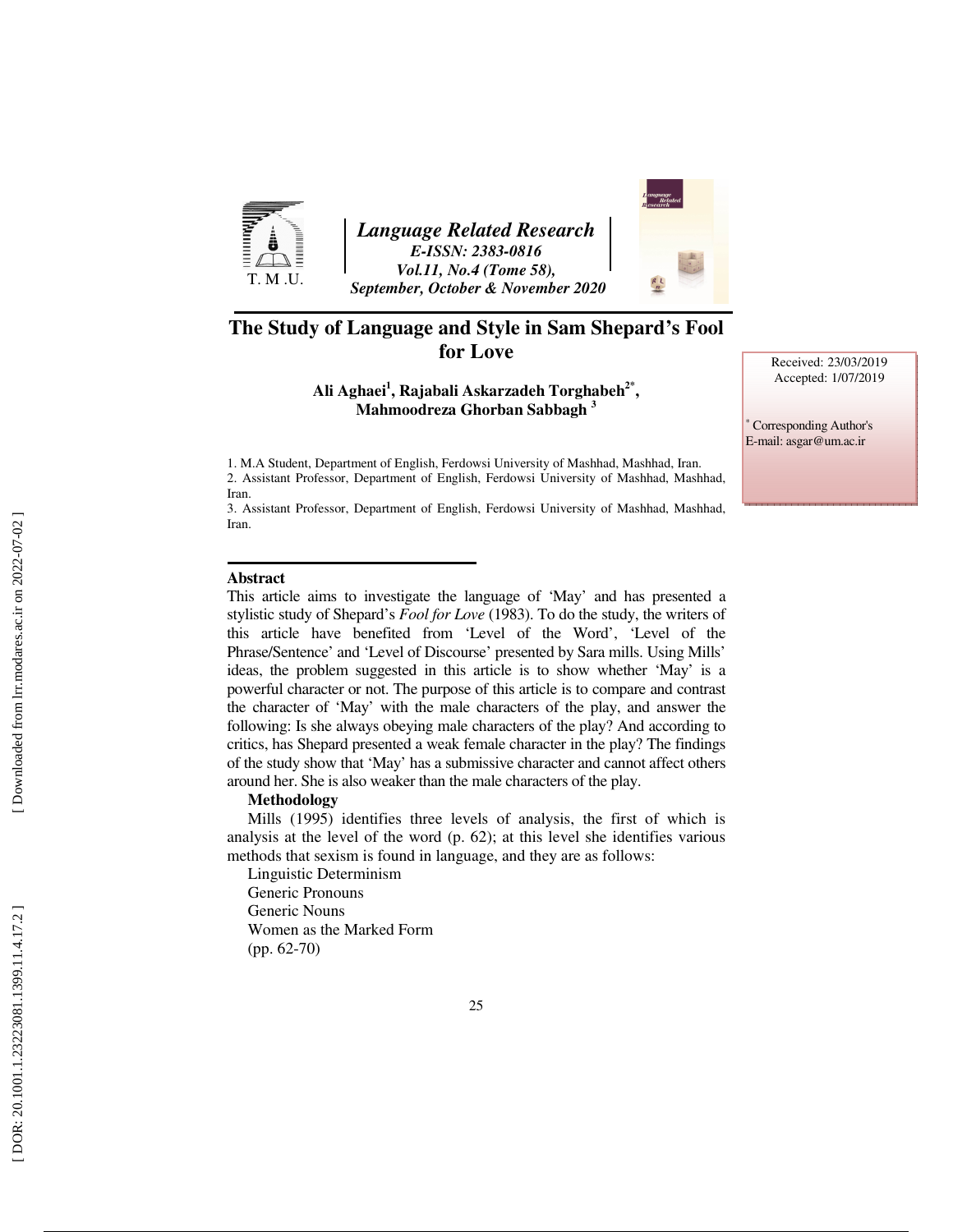



Mills (1995) then goes on to discuss "Sexism and Meaning", raising questions about the way in which meanings may be sex-specific; she discusses some problematic areas, namely:

Naming and Androcentrism

The Semantic Derogation of Women

Endearments and Diminutives

Female Experience: Euphemism and Taboo

Lexical Gaps: Male Point of View

Dictionaries and Gatekeepers

(pp. 77-94)

The second level of analysis which Mills (1995) proposes is analysis at the level of the phrase/sentence; she expands by suggesting areas that require particular attention in an analysis, said areas being:

Ready-made Phrases Presupposition and Inference Metaphor Jokes and Humour Transitivity Choices (pp. 98-110)

Regarding transitivity, Mills (1995) states that it has to do with the "representation of who acts (who is an agent) and who is acted upon (who is affected by the actions of others)"; she goes on to explain that there are three types of choices: "material, mental and relational" (p. 110). Mills (1995) elaborates further:

In this system, processes can be categorized into those elements which are actions which can be observed in the real world and which have consequences (material), for example, 'She swam across the river'; those which take place largely in the mind (mental), for example, 'She thought about the situation'; and those which simply relate two elements together (relational), for example, 'It is rather cold'. Within material action processes, there are two further choices, between 'material action intention' and 'material action supervention': with material action intention, there is a clear will to do something, for example, 'I broke the window, in order to get into the house'; but with supervention, there is an attempt to capture for analysis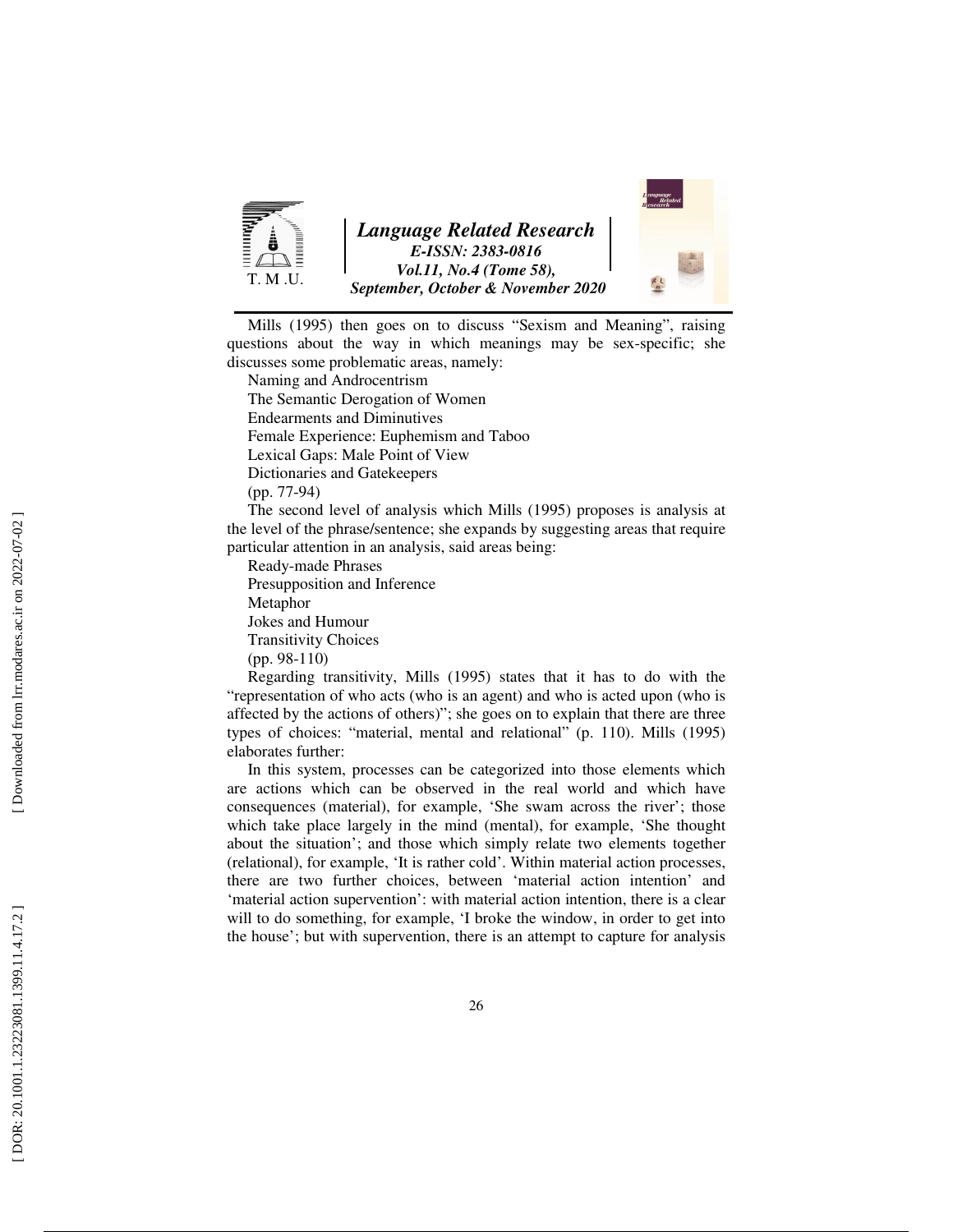

those verbal processes where things are not done intentionally, for example, 'I broke my favourite glasses'. (pp. 110-111)

As has become clear, transitivity allows for investigation into whether a character is active or passive, and also whether a character manages to have an effect on her surroundings and other characters.

The final level of analysis Mills (1995) observes is the level of discourse; she indicates a few areas for analysis at this level which consist of:

Characters/Roles Fragmentation Focalization

Schemata

(pp. 123-148).

**Conclusion** 

From the very beginning of the play, Eddie is shown as the active character while May remains the passive one. Also, inferences were made that May cannot provide for herself, coupled with the fact that May is the goal of Eddie's material-action-intention act, shows that May is the powerless passive goal whereas Eddie is the powerful active agent. Even when May makes Eddie the goal of her act, Eddie is simultaneously doing the same, and the difference is that May is physically subordinated as well. In excerpt 2, Eddie's belief that May needs someone to check up on her, suggests that May cannot take care of herself, and as such she is viewed as powerless and inferior. The aforementioned presupposition is indicative of an anti-feminist viewpoint in the play. Eddie proceeds by using a materialaction-intention act whereas May uses an internal mental process, and said processes point to Eddie being powerful and active while May is powerless and passive.

Excerpt 3 begins with Eddie using a "ready-made phrase" to indicate that because May has aged, she should not be dating, and this is a negative view designed to damage May's perception of herself to make her believe she is not attractive. Eddie goes on to threaten May with material-action-intention acts, which show May's subordination and powerlessness. Therefore, the exchanges between Eddie and May are dominated by the former, and this suggests the subordination of femininity. In the fourth excerpt, May uses a relational process which suggests that she is a passive character; the fact that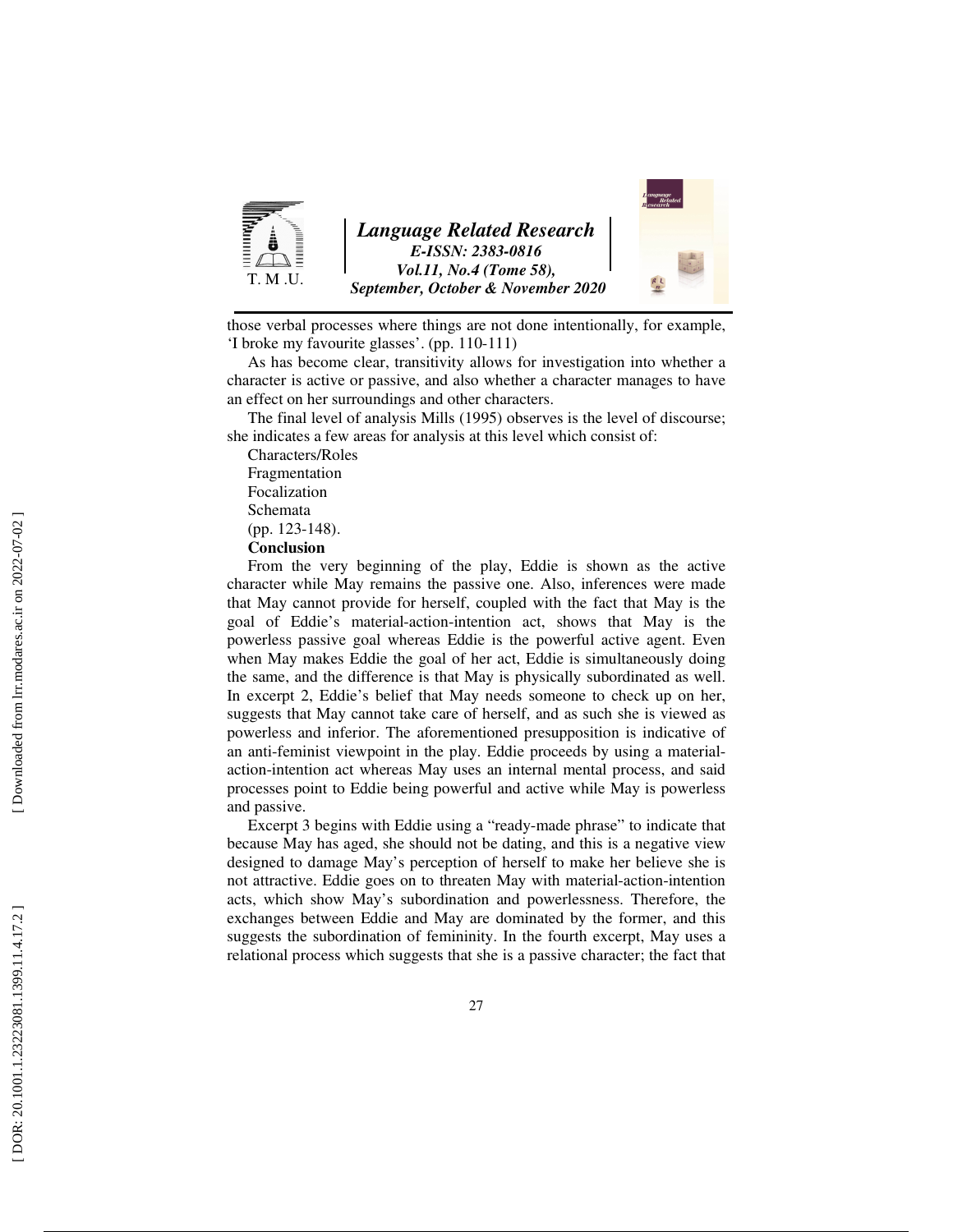

said relational process is used to hide her date from Eddie, further supports her passivity and powerlessness. May's identity is also brought into question because she does not influence Eddie, and simply reacts to his words and action not being able to instigate anything.

**Keywords**: Fool for Love, Level of the Word, 'Level of the Phrase/ Sentence' and 'Level of Discourse', Stylistics.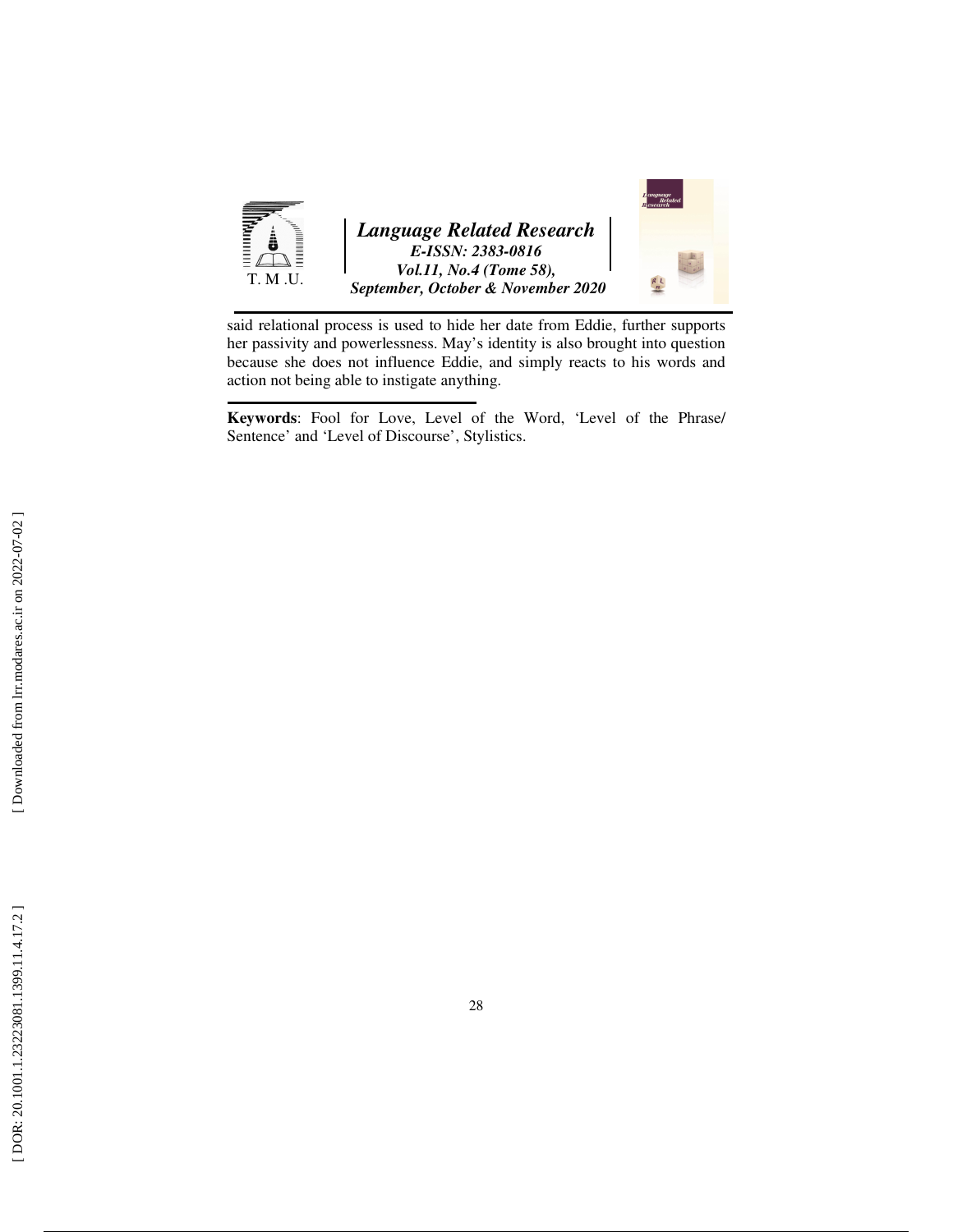

## زبان و سبک گفتار شخصیت در نمایشنامهٔ *مجنون محبت،* نوشتهٔ سام شپرد

على آقائى ٰ، رجبعلى عسكرزاده طرقبه <sup>\\*</sup>، محمودرضـا قربان صباغ <sup>٣</sup>

١. كارشناسي ارشد ادبيات انگليسي، دانشگاه فردوسي، مشهد، ايران. . دانشيار گروه زبان انگليسي، دانشگاه فردوسي مشهد، ايران. 2 . 3 استاد يار گروه زبان انگليسي، دانشگاه فردوسي مشهد، ايران.

دريافت: 03/ 01/ 98 پذيرش: 10/ 04/ 98

#### چكيده

اين مقاله به بررسي زبان و سبک گفتار شخصيت «مي» (May) در نمايشنامهٔ *مجن<i>ون محبت***،** نوشتهٔ سام ا شپرد میپردازد. برای بررسی زبان و مطالعهٔ سبک گفتار این شخصیت، از نظریههای سبکشناسی سارا میلز استفاده شده است که متون را در سه سطح کلمهای، جملهای و گفتمان بررسی میکند. مسئلهای که نويسندگان در اين مقاله مطرح كردهاند اين است كه با استفاده از ايدههاي سارا ميلز، مشخص كنند كه آيا شخصيت «مي» فعال و قدرتمند است يا خير. همچنين، هدف اين مقاله آن است كه شخصيت مي را نسبتبه شخصيتهاي مرد در اين نمايشنامه بسنجد و مشخص كند كه آيا اين شخصيت زن مطيع شخصيتهاي مرد است و انچنان كه برخی منتقدان ادعا میكنند، تصویری ضد زن از او ارائه شده است یا خیر. یافتههای ین بررسی نشان میدهد که می شخصیتی مطیع دارد که توانایی اثرگذاری بر محیط و اطرافیانش را ندارد ا و نسبتبه شخصيتهاي مرد نمايشنامه داراي ضعفهاي بيشتري است.

ــــــــــــــــــــــــــــــــــــــــــــــــــــــــــــــــــــــــــــــــــــــــــــــــــــــــــــــــــــــــــــــــــــــــــ

**واژههای كليدی:** *مجنون محبت***،** سبکشناسی، سطح كلمه، سطح ، سطح گفتمان.

E-mail: asgar@um.ac.ir :مقاله مسئول نويسندة\*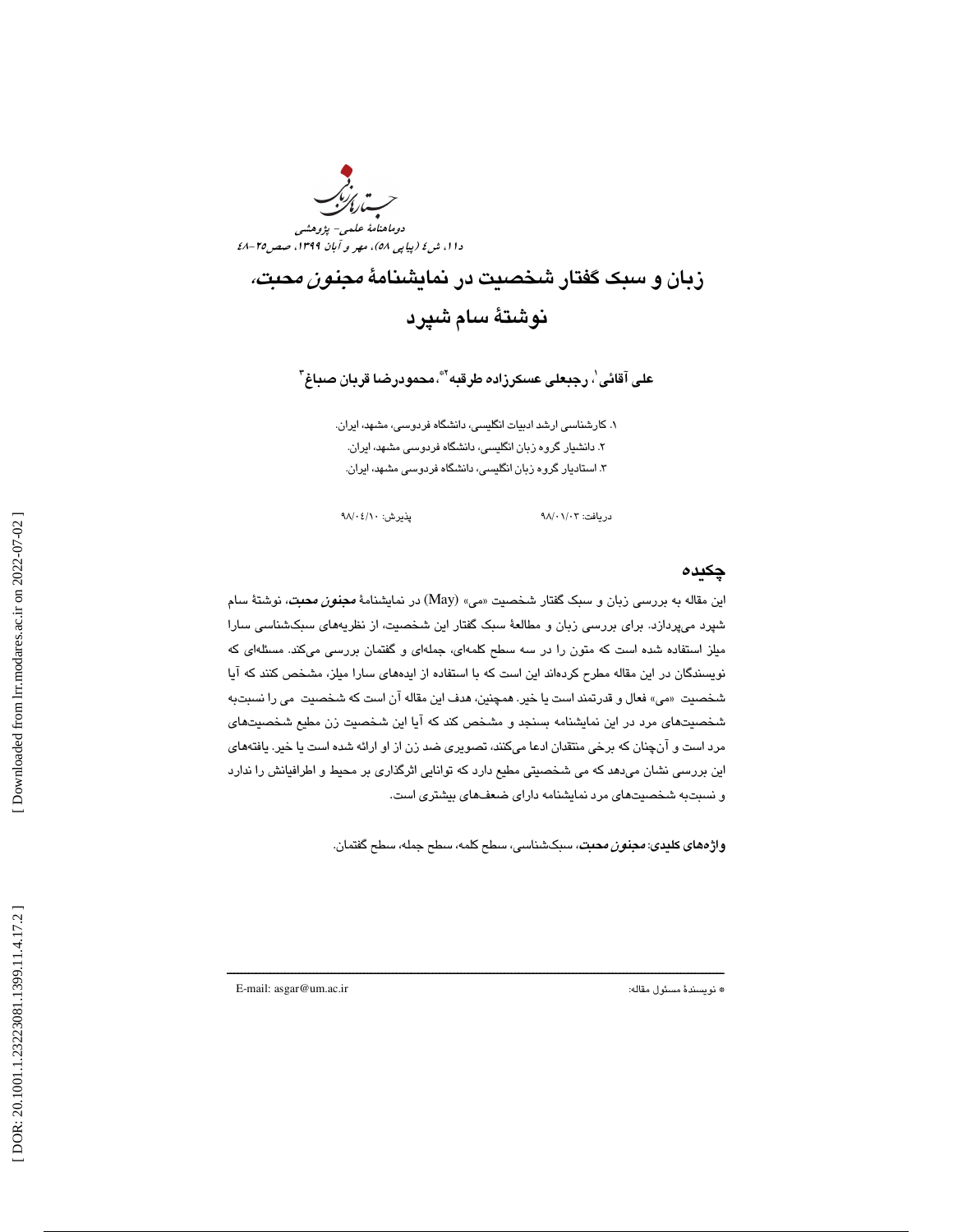و همكاران زبان و سبك گفتار شخصيت...

علي آقائي

#### . مقدمه 1

بر آثار سام شپرد نقد*ه*ای متفاوتی شده است. ماروفسکی<sup>۱</sup> میگوید شپرد بهمنزلهٔ یکی از بحثبرانگيزترين نمايشنامەنويسان امريكا شناخته ميشود و او را «شجاع و امادۀ ازمون و خطا» میداند (264 :1985). نكتهٔ مذكور در نمایشنامهٔ *مجن<i>ون محبت* (1983) قابل مشاهده است و این نمايشنامه موضوعاتي همچون رابطهٔ نامتعارف برادر و خواهر را بيان ميكند و بهصورت عميق، نگاهي دارد به مشكلات «عشق، قدرت خانوادگي و ازبين رفتن رؤياي امريكايي» ,Marowski (1985, 264). با استفاده از «ادی» و «می» ـ که شخصیتهای اصلی نمایشنامه هستند ـ شپرد مرزهای مسائل متعارف و غیرمتعارف جامعه را می|زماید و حتی از مرزهای متعارف فراتر میرود. «پیرمرد»، شخصیت دیگر نمایشنامه، همیشه نزدیک تخیل ادی و می حضور دارد و لحظهای انها را بهحال خود رها نمیکند. ادی و می نمایانگر بخش حقیقی نمایشنامه هستند، در حالي كه پيرمرد به منزلة يادگاري از گذشتة پيچيدة آن ها ايفاي نقش ميكند و به ا ين صورت است كه شپرد از مسائل عادي فاصله ميگيرد و خود را به ادغام زيباي واقعيت و خيال گرايش نشان مىدھد.

ماروفسكي ميگويد نمايشنامههاي شپرد تركيبي است از «حقايق و اساطير» (ibid). اين نكته در اين نمايشنامه نيز قابل مشاهده است. *مجن<i>ون محبت* داستان ادي و مي را روايت ميكند كه در گذشته با یکدیگر رابطهای داشتهاند. انها در دبیرستان این رابطه را اغاز میکنند و از اینکه خواهر و برادرند بیخبر بودهاند. پدر انها ـ که در نمایشنامه بهمنزلهٔ «پیرمرد» شناخته میشود ـ زماني كه همسر مادر ادي بود با مادر مي هم رابطه داشته و ادي و مي هم از اين رابطه بيخبر بودهاند. البته، مشخص میشود که حتی بعد از اینکه ادی و می متوجه میشوند، درواقع با هم خواهر و برادر هستند باز هم رابطهٔ خود را ادامه میدهند تا اینکه مجدداً در مسافرخانهای ــ که محل وقوع داستان است ـ بار ديگر به هم ميرسند.

مسئلهای که در این مقاله مطرح شد، این است که با استفاده از ایدههای سارا میلز ّ دربارهٔ سبکشناسی فمینیستی، شخصیتهای ادی و می بررسی شوند و مشخص شود که آیا شخصیت می فعال و قدرتمند است یا خیر. نظرات ضد و نقیض مانند نظر کلنز ٔ (1998:4) ـ که نمایشنامه را نقطهٔ عطفی میداند، در حالی که وایتینگ ْ (494 :1990) میگوید، شخصیتهای زن در نوشتههای شپرد قابل تحسین نیستند ــ مسئله تحقیق را پررنگتر میکند.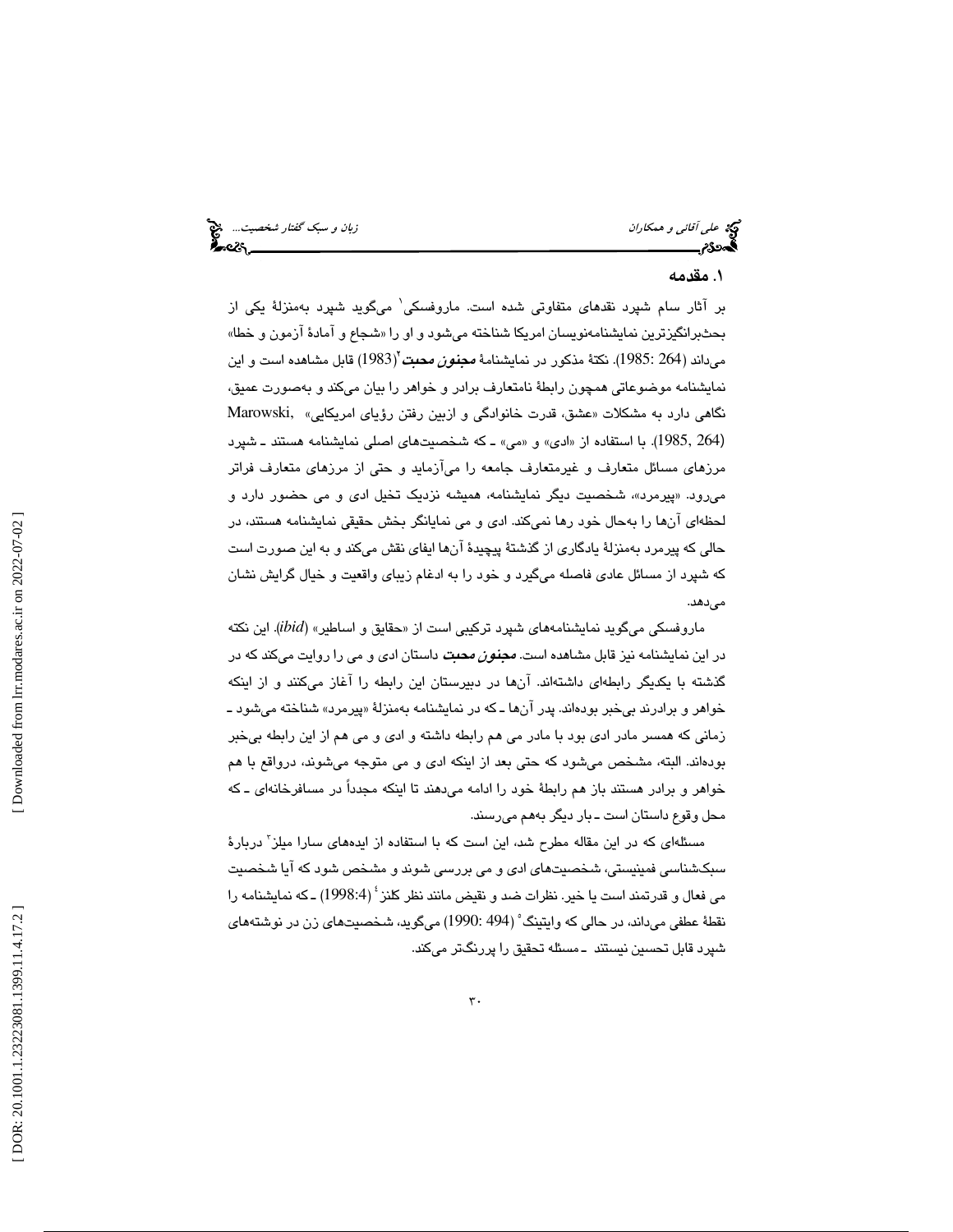پرسشی كه در این مقاله مطرح میشود ان است كه ایا شخصیت می در این نمایشنامه به اندازهٔ شخصیتهای مرد قوی است؟ این بررسی بر آن است تا مشخص كند كه آیا این شخصیت زن، مطيع شخصيتهاي مرد است و تصويري ضد فمينيستي از او ارائه شده است يا خير. تاكنون نظرات ضد و نقيضي در ارتباط با فمينيسم و مرد سالار ي مطرح شده است كه به برخ ي از آنها در بخش پيشينهٔ تحقيق پرداخته خواهد شد. وجود نظرات متفاوتي مانند بنت<sup>٦</sup> (170 :1993) كه شخصيتهاي زن شپرد « را ناتوان » ميخواند، در صورتي كه هال 7 (151 1993:) ديدگاه مثبت ي به شخصيت زن نمايشنامه دارد توجيهي است براي بررسي مجدد نمايشنامه از ديدگاهي جديد.

#### . پيشينة تحقيق 2

خدادادي و قاسمزاده توضيح ميدهند كه:

بر اين باوريم كه هر داستان نشاندهندهٔ يک تغيير وضعيت در كنشگر/ كنشگران است و فرضيهٔ پژوهش حاضر نيز به اين صورت مطرح ميشود كه هر «داستان تلاش برای رفتن از موقعيتي به موقعيت بهتر و مطلوبتر است» حتى در كوچكترين داستانهاى خلقشده نيز مي توان اين تغيير وضعيت را مشاهده كرد (١٣٩٧: ٢٦).

بر اساس نكتهٔ قیدشده میتوان با در نظر گرفتن اینكه آیا شخصیت زن به موقعیت بهتر می-رسد يا خير درمورد تصوير ارائهشده از او به بحث و تحليل پرداخت.

كلنز (4 :1998) میگوید كه فمینیستها دربارهٔ نحوهای كه شپرد شخصیتهای زن نمایشنامههای خود را به تصویر میکشد، نگرشی منفی دارند. او بیان میکند که *مجنون محبت* نقطهٔ عطفی در نظر گرفته میشود؛ زیرا گفته میشود در این اثر، زنان بهتر نمایش داده شدهاند. بر اساس نظرات كلنز مىتوان نتيجه گرفت كه مسائل فمينيستى، حتى با تلاش شپرد براى ايجاد تغييرات، نياز به بررسي بيشتري در آثار وي دارد.

اسمیت^ (37 :1998) میگوید که فرهنگ مردسالاری در نوشتههای شپرد از سوی منتقدان از نظر ايدئولوژيكى داراى اشكالاتى است. بيگزبى<sup>^</sup> (20 :1998) معتقد است كه شخصىيتهاى شپرد ساكن مكانی هستند كه نیازهایشان آن را شكل داده و رابطههایشان در این مكان، شخصیت آنها را ميسازد.

وايتينگ (494 :1990) مىگويد كه شپرد هيچگاه بەدليل روشى كه شخصيتهاى زن را به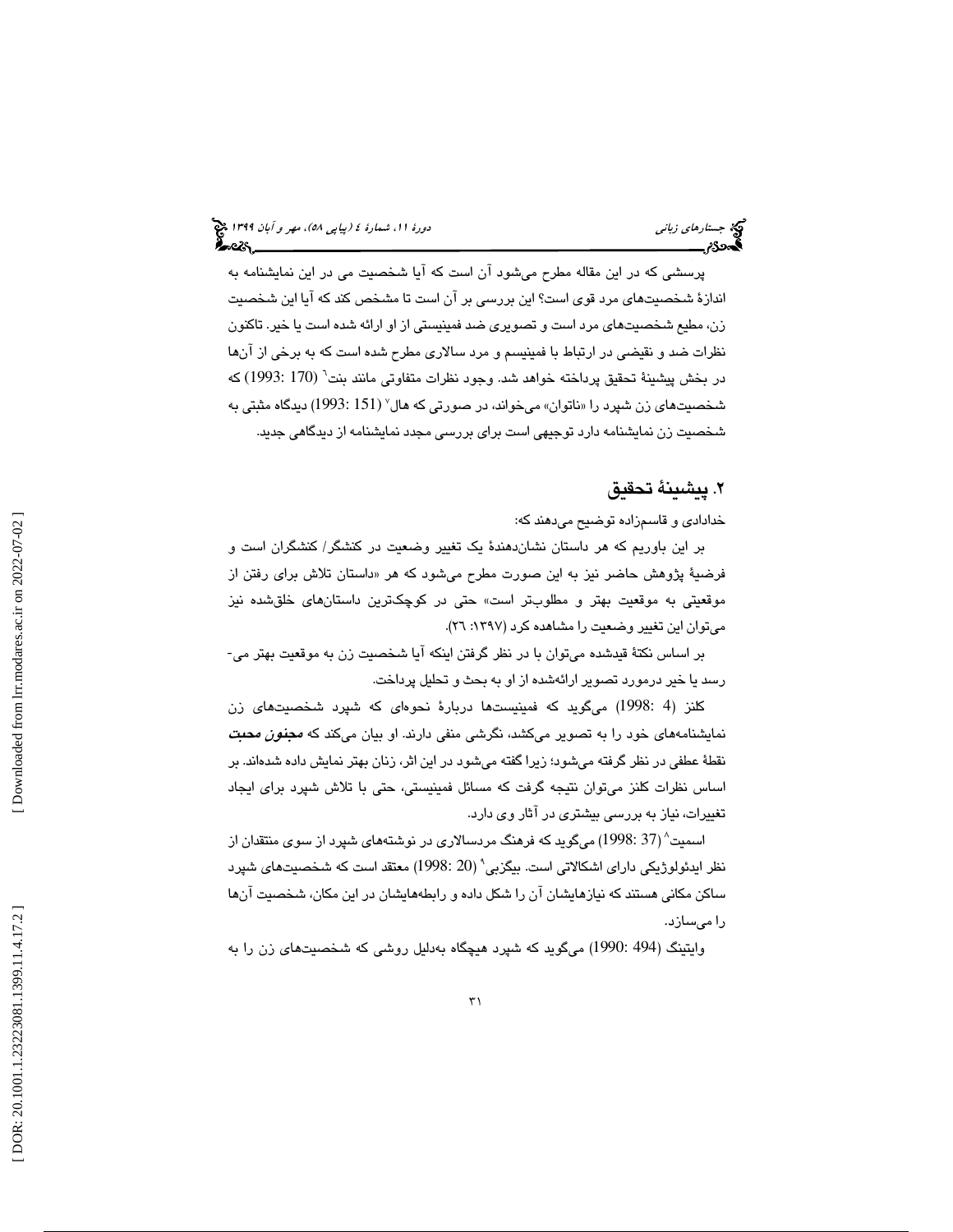علي آقائي

تصوير كشيده، تحسين نشده است. وايتينگ (495-494 :1990) توضيح مىدهد كه شپرد از تصوير سنتي زن بهمنزلهٔ فردي كمهوش نسبت به مرد استفاده ميكند. برخي از شخصيتهاي زن شپرد حتی قبول دارند كه نسبتبه مردان كمبود دارند.

مكدانا (65 :1995) ميگويد؛ چون شپرد بيشتر روى نكات هويتي شخصيتهاي مرد تمركز میکند، شخصیتهای زن در نمایشنامههای او بهحاشیه رانده میشوند و این سبب شده است برخی شپرد را بهمنزلهٔ فردی که علیه حقوق زنان قلم میزند، بهشمار بیاورند. ایدههای مکدانا تأييدكنندهٔ اين نكته است كه شخصيتهاى زن شپرد از سوى شخصيتهاى مرد سركوب شوند . مي

بنت (169 :1993) اعتقاد دارد كه نمايشنامههاى شپرد ساختهٔ يک مرد و براى خوانندهٔ مرد است. بەنظر میرسد حتی با تغییراتی که شپرد در روش خود ایجاد کرد که نمونهٔ اول ان *مجنون* **محبت** بود، نتوانست شاخصهٔ مردسالاری را از اثار خود دور كند. بنت میگوید، شخصیتهای زن در اثار شپرد در موضع «ناتوان» قرار میگیرند و توضیح میدهد که خوانندگان زن هم این نقش را می<sub>ل</sub>ذیرند و با شخصیت قربانی ارتباط برقرار میکنند (i*bid*: 170).

هال (151 :1993) مینویسد در طول نمایشنامهٔ *مجن<i>ون محبت***،** می از یک شخصیت «ساکت و شئ مورد تقاضای مرد ــ كه به حاشیه رانده شده ــ به فاعلی سـخنگو» تغییر پیدا میكند. نكتهٔ مهم اينكه آنچه مي بيان ميكند، مهم است؛ اما تأثير سخنهاي مي مهمتر است. به همين دليل، بايد بررسی شود كه آیا حرف۵مای می تأثیری بر محیط اطراف دارد یا خیر. هال معتقد است كه چون می بهطور فیزیکی به ادی حمله میکند، پس میتوان گفت که قدرت او را زیر سؤال میبرد و به همین دلیل می دیگر یک «قربانی منفعل» نیست و هال میگوید که این با اثار قبلی شپرد تفاوت دارد (157-*ibid:*156). این نظر هال باید بررسی شود تا مشخص شود که آیا واقعاً مردسالاری در اين نمايشنامه از بين رفته و يا هنوز مي مانند ساير شخصيتهاي زن شپرد در سلطهٔ مردان است.

نكتهٔ مهم در اين تحقيق، تمركز بر روي گفتمان شخصيتهاست كه چنين رويكردي در بررسی این نمایشنامه تا به حال استفاده نشده است و این روش میتواند پاسخی برای ابهامات و نظرات ضد و نقيض هب وجودآمده در سا ير تحقيقات باشد .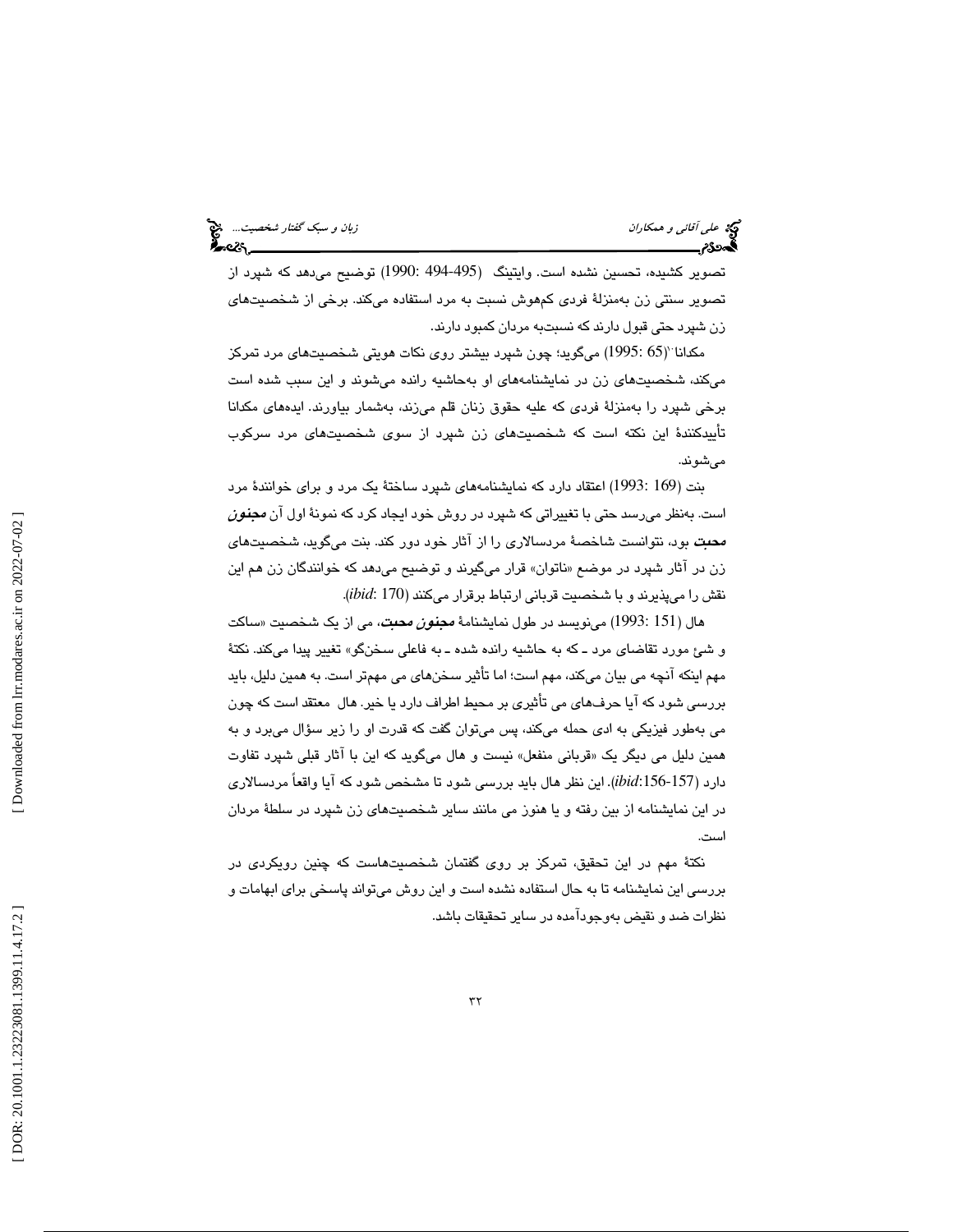## (پياپي 58)، مهر و آبان 1399 جستارهاي زباني دورة ،11 شمارة 4

#### .3 روش و رويكرد تحقيق

میلز (62 :1995) سه سطح برای تحلیل متن از دیدگاه سبکشناسی فمینیستی ارائه میکند که اولين سطح، سطح كلمه'' است. در اين سطح او راههاي مختلفي را شناسايي ميكند كه تبعيض جنسی بهوسبلهٔ ان۵ا وارد زبان میشود:<br>جبرگرایی زبانی`` (مانند «chairperson» و «chairman». گفته شده که کلمهٔ «chairman»

همچنان وجود داشته است و فقط تفاوتهای مرد و زن را برجسته میکند)

ضماير عام" (مانند استفاده از «he» برای مرد و زن)

اسامی عام <sup>۱۶</sup> (مانند «mankind» که از کلمهٔ «man» استفاده میکند؛ اما به مرد و زن اشاره مىكند).

زنان بهمنزلهٔ جنسیت نشاندار در زبان<sup>۱۰</sup> (پسوندهایی مانند «ess- در کلمههایی که به زنان .( Mills, 1995: 62-70 اشاره دارد) (

میلز (1995) در قسمت «تبعیض جنسی و معنا»، پرسشهایی را ـ درمورد اینكه معانی چطور میتوانند مربوط به جنسیت خاصی باشند ـ مطرح میکند؛ او به برخی از قسمتهای مشکلساز زبان میپردازد:

نامگذاري و مردسالاري<sup>\\</sup> (درنظر گرفتن زبان بهمنزلهٔ دستساختهٔ مردان، زيرا در برخي از موارد كلمات مناسبي براي اشاره به اعضاي بدن زن وجود ندارد، در حالي كه براي اعضاي بدن مرد اين گونه نيست).

تبعيض معنايي نسبتبه زنان<sup>\٬</sup> (كلماتي كه شكل مؤنث آن معاني ضمني مخربي دارد مانند «master» به معنى ارباب و «mistress»به معنى زني كه رابطهٔ نامشروع دارد).

کاربرد واژگان حاکی از تحبیب و تحقیر $^\vee$  (مانند «my bird» برای اشاره به همسر). تجربهٔ مؤنث: حسن تعبیر و تابو``` (مانند جایگزین۵ایی غیرعلمی برای اعضای بدن زن). خلأً واژگانی: دیدگاه مردسالاری<sup>۲۰</sup>

 $ibid$ : ) (فتنامهها و نگهبانان زبان $^\mathrm{v}$ (مانند تصوير نامطلوبي كه انجيل از زنان ارائه مي $\mathrm{ad}$  ) . (77-94

سطح دومی که میلز برای تحلیل ارائه میکند، سطح جمله<sup>۲۲</sup> است. او توضیح مید*ه*د برخی نكات در جمله وجود دارد كه نيازمند توجه ويژه اي است :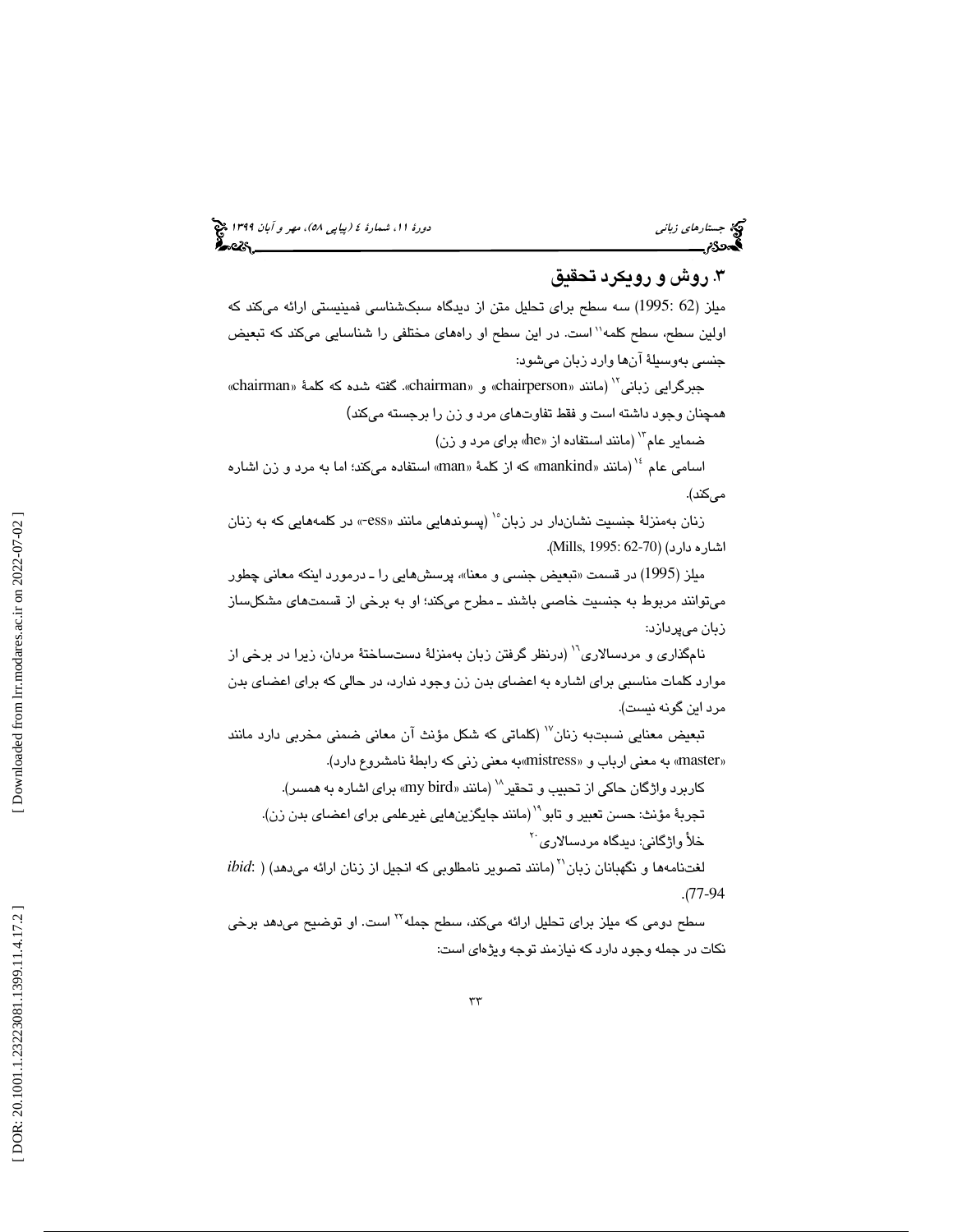و*بان و سبک گفتار شخصيت...*<br>اين سمس<u>ت است. بان</u> پايت ديگاه<br>اين سمست <u>بان پايت ديگاه</u>

# مي عل*ي آقائي و همكاران*<br>گھوئ

گزارههای ازپیشآماده<sup>11</sup> (مانند «پشتیبان هر مرد موفق، یک زن است» كه نقش زن را فقط كمک به مرد نشان مىدهد). پیشفرض و استنتاج<sup>۲۶</sup> (مانند «مشاغل را به مردانمان برگردانید») استعاره<sup>۲</sup>° لطيفه<sup>۲۰</sup> (مانند سخنانی كه زنان يا قشر خاصی از آنها را به سخره میگیرد) انتخاب*ه*ای گذرایی <sup>۲۷</sup> (ibid: 98-110).

میلز دربارهٔ انتخابهای گذرایی میگوید، به اینکه «چه کسی کنشگر است و چه کسی معلول» مربوط میشود. وی توضیح میدهد که سه تقسیمبندی فرایندهای اصلی در انتخابهای گذرایی وجود دارد: «مادی^<sup>۲</sup>، ذهنی<sup>۲۹</sup> و رابطهای <sup>۳۰</sup>» *(ibid*: 110). میلز سپس ادامه میدهد:

در اين سيستم، فرايندها به چند طريق قابل دستهبندي هستند: كنشهايي كه در دنياي مادي قابل مشاهده هستند و پیامد دارند (مادی)، مانند: «او عرض رودخانه را طی کرد»؛ کنشهایی که در ذهن به وقوع مىپيوندند (ذهنى)، مانند: «او درمورد وضعيت به تفكر پرداخت» و درنهايت، هوا سرد است». فرايند*ه*اي ما*دي* کنشهایی که دو چیز را بههم ربط میدهند (رابطهای)، مانند: «هوا سرد است». فرایندهای مادی<br>کنشی<sup>۲۰</sup> به دو دسته «ارادی<sup>۲</sup>» و «غیرارادی<sup>۳</sup>» تقسیم میشوند: در فرایند مادی کنشی ارادی، كنشگر با اراده كارى انجام مىدهد، مانند:«پنجره را شكستم تا به خانه وارد شوم»؛ ولى درمورد فرایند مادی کنشی غیرارادی سعی بر این است افعالی بررسی شود که غیرارادی است، مانند: «عينك مورد علاقهام را شكستم» (111-110 *:ibid*).

میلز توضیح میدهد فردی كه فرایند را انجام میدهد «كنشگر<sup>،۲</sup>» و مفعول «هدف°<sup>۳</sup>» نام دارد و میگوید که فرایندهای ذهنی به «درونی و بیرونی» تقسیم میشوند (ibid). همانطور که از شواهد پيداست، بررسي حالت انتخابهاي گذرايي تحقيق دربارهٔ انفعال يا كنشگري اشخاص را ممکن میسازد و همچنین، میتوان بررسی کرد که ایا شخصیتها بر دیگران تأثیر دارند یا خیر. سطح سومی که میلز (ibid) ارائه میکند، سطح گفتمانی<sup>36</sup> است (گفتمان بهمنزلهٔ روابط

رودررو توصیف میشود ( Culpeper et al.,1998: 4) که شامل مواردی است که آورده می-<br>شود:

شخصيتها و نقشها<sup>٬۲۷</sup> (مانند توصيف شدن بيش از حد ويژگيهاي ظاهري زن نسبت به مرد) .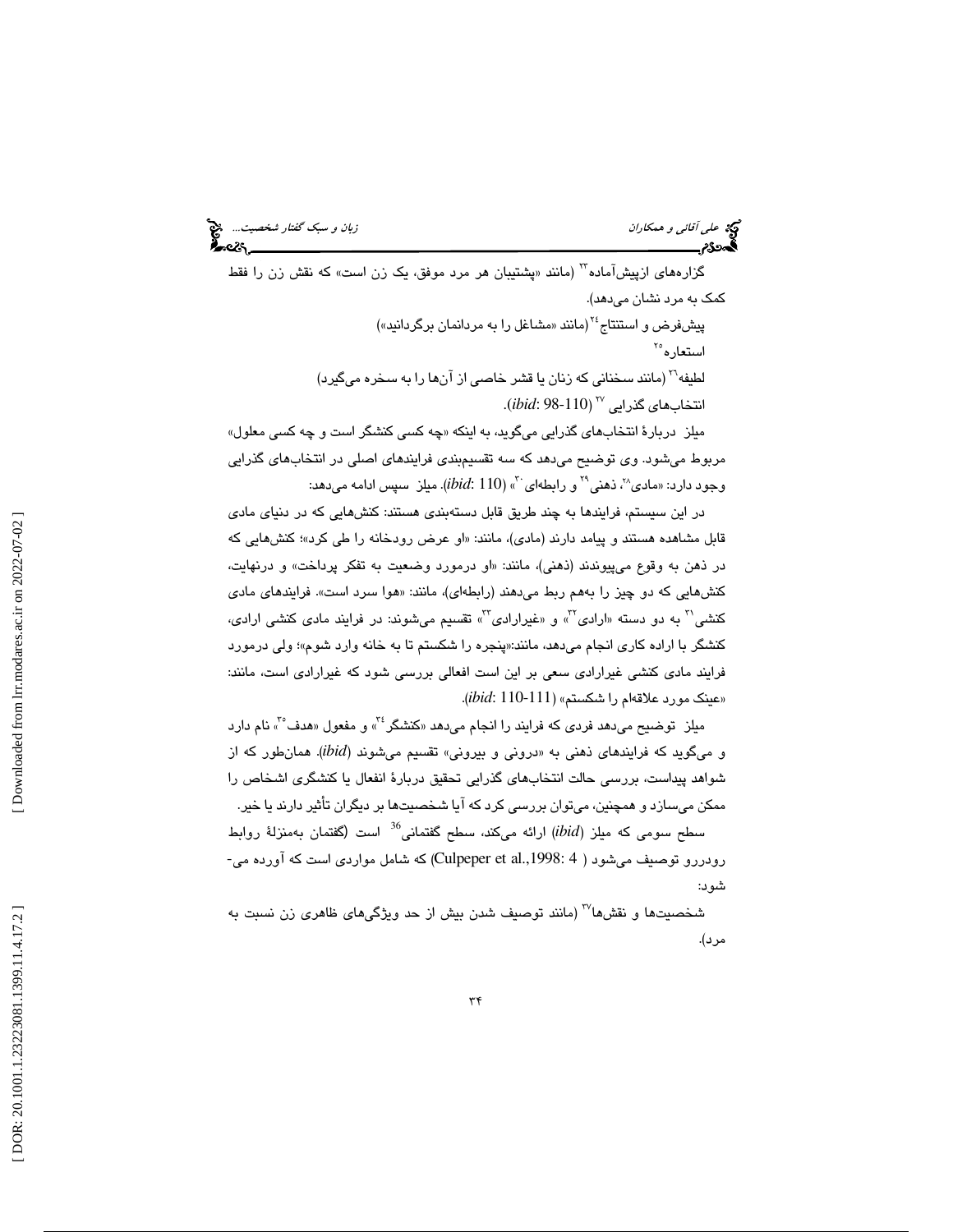تکه تکه شدن<sup>۳۸</sup> (اشاره به اعضای بدن زن بهجای شخصیت یا شناخته شدن زن بهمنزلهٔ شيء .)

کانونیسازی<sup>۳۹</sup> (از دید چه کسی داستان روایت میشود)

طرحواره <sup>: ،</sup> (اطلاعات عامی که بر اساس پیشفرض۵ایی هستند) (148-123 :1995 .Mills, 1).

### ۴. تحليل متن

#### 1ـ 4 . بخش اول

اهميت اين قسمت از نمايشنامه به اين دليل است كه اولين تجربهٔ خواننده از شخصيتها را به همراه دارد. در بند ۱ نكات مهمی درمورد شخصيتها نهفته است. در اين قسمت از نمايشنامه می ادی را متهم میکند و میگوید که بوی زن دیگری را میدهد و اشاره به این امر دارد که ادی با زن دیگری رابطه داشته است. ادی این اتهام را رد میکند و خود را ارام نشان میدهد.

١. ا**د**ی. (نشسته) می ببین. می؟ من هیچجا نمیرم. میبینی؟  $\{\ldots\}$  (آرام بلند میشود و بهسمت می میرود، سر او را نوازش میکند، در حالی که می بیحرکت است). می؟ بیا دیگه. نمیتونی این-طوری همینجا بشینی. اصلاً چندساعته اینجا نشستی؟ میخوای برم بیرون یه چیزی برات بگيرم؟ چيپس يا چيز ديگهاى نمىخواى؟ (ناگهان پاى ادى را محكم با دو دستش مىگيرد) من از اينجا نمي رم  $\{.\,. \}$ . (مي پايش را محكمتر ميفشارد، سرش را به پاهاي او ميچسباند، ادي هم ا ميايستد و سرش را نوازش ميكند) م ي؟ پامو رها كن، باشه؟ عزيزم؟ برو بخواب. باشه؟ (م ي سرش را با عصبانيت تكان مىدهد و پايش را رها نمىكند) {...} مى بايد من رو رها كنى، باشه؟ (مي پايش را رها ميكند و به حالت اوليهاش باز ميگردد). حالا دراز بكش و سعي كن آروم باشي (ادی سعی میکند او را به ارامی سر جایش بخواباند. می بهشدت عصبانی میشود و با ضربهای كه به ادى مىزند او را به طرف در سمت چپ صـحنه نمايش هل مىدهد. ادى عقبـنشينى مىكند. می سریع بهسمت تخت برمیگردد. پس از وقفهای کوتاه ادی دوباره سخن میگوید). میخوای من برم؟

دهد) نه. (سرش را به نشان ينفة تكان مي م. 2 ي خوا ي از من؟ . پس چ م ي ي اد. 3 ي .دي م. 4 .ي بو مي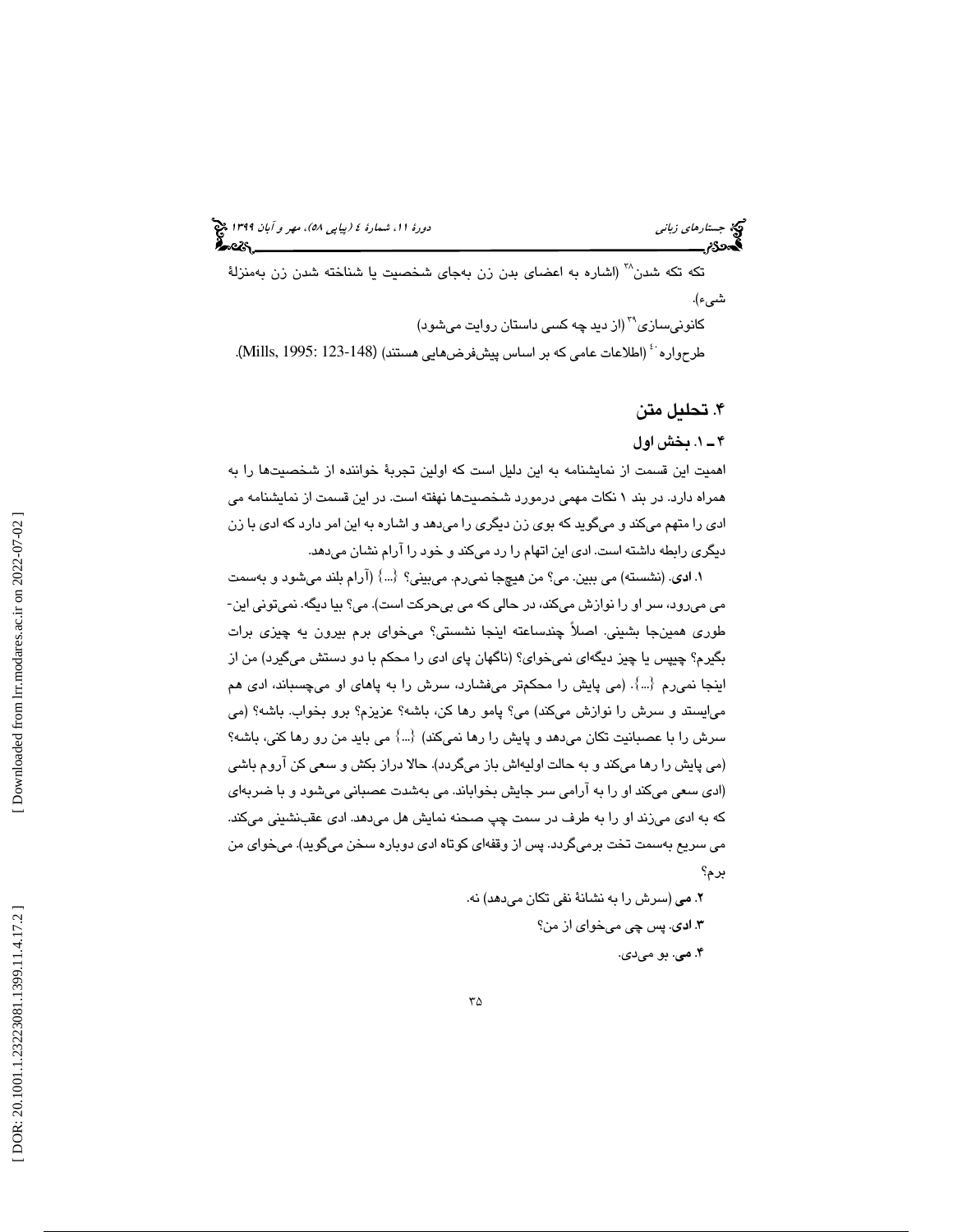و همكاران زبان و سبك گفتار شخصيت...

# يج ع*لي آقائي و همكاران*<br>پهر**د**گام <u>است است ا</u>

۵. ا**د**ی. من بو میدم؟ ۶. مي. بو ميدي. اد. 7 .ي چند ين روز پشت فرمون بودم. .ده م. 8 .ي انگشتات بو مي ۹. **اد**ی. بو ی اسبه. .ده م. 10 .ي بو ي ... اون زن رو مي ١١. ادى. اذيت نكن مي. ۱۲. **می**. بوی اهن میده. ۱۳. **ادی**. دوباره این حماقت رو شروع نکن. ۱۴. می. بوی ... زن پولدار. ۱۵. ا**د**ی. باشه هر چی تو بگی. ۱۶. می. خودت میدونی كه راست میگم<sup>۰٬ (Shepard, 1983: 8 - 9).</sup>

#### 1.ـ 1ـ 4 تحل يل بخش اول

در بند اول، ادی بهگونهای با می سخن میگوید که گویا او کودکی بیش نیست و هنگامی که ادی سر می را نوازش میکند، می در جایگاه هدف فرایند مادی کنشی ارادی ادی قرار گرفته است، در حالی که ادی کنشگر است. به این صورت است که ادی بهمنزلهٔ کنشگری فعال شناخته میشود، در حالی که «می» یک هدف بینقش است. بر اساس نظرات میلز در بخش پیشفرض و استنتاج، از سخنان «ادی» میتوان استنتاج کرد که او بر این باور است که می نمیتواند تأمینکنندهٔ نیازهای خود باشد و اين طور به نظر مي رسد كه منتظر ادى بوده است تا برايش چيزي فراهم كند كه از گرسنگی تلف نشود. به همین دلیل، در بند یک، تصویر قابلقبولی از یک زن ارائه نمیشود. با اینکه توضیح میدهد که می پای ادی را میگیرد و ادی را هدف فرایند مادی کنشی ارادی خود قرار میدهد، باز هم نمیتوان می را بهمنزلهٔ یک کنشگر فعال شناخت؛ زیرا می بر روی زمین قرار دارد و پايينتر از ادی است و همين حالت اسيبپذير نسبتبه ادی هرگونه برتری را از می سلب ميكند. همچنين، كارهاي مي نشاندهندهٔ وابستگي عاجزانهٔ او به ادي است.

بعد از اينكه ادى بارى ديگر به مى قول مىدهد كه ماندگار است، مى دوباره با گرفتن پاهاى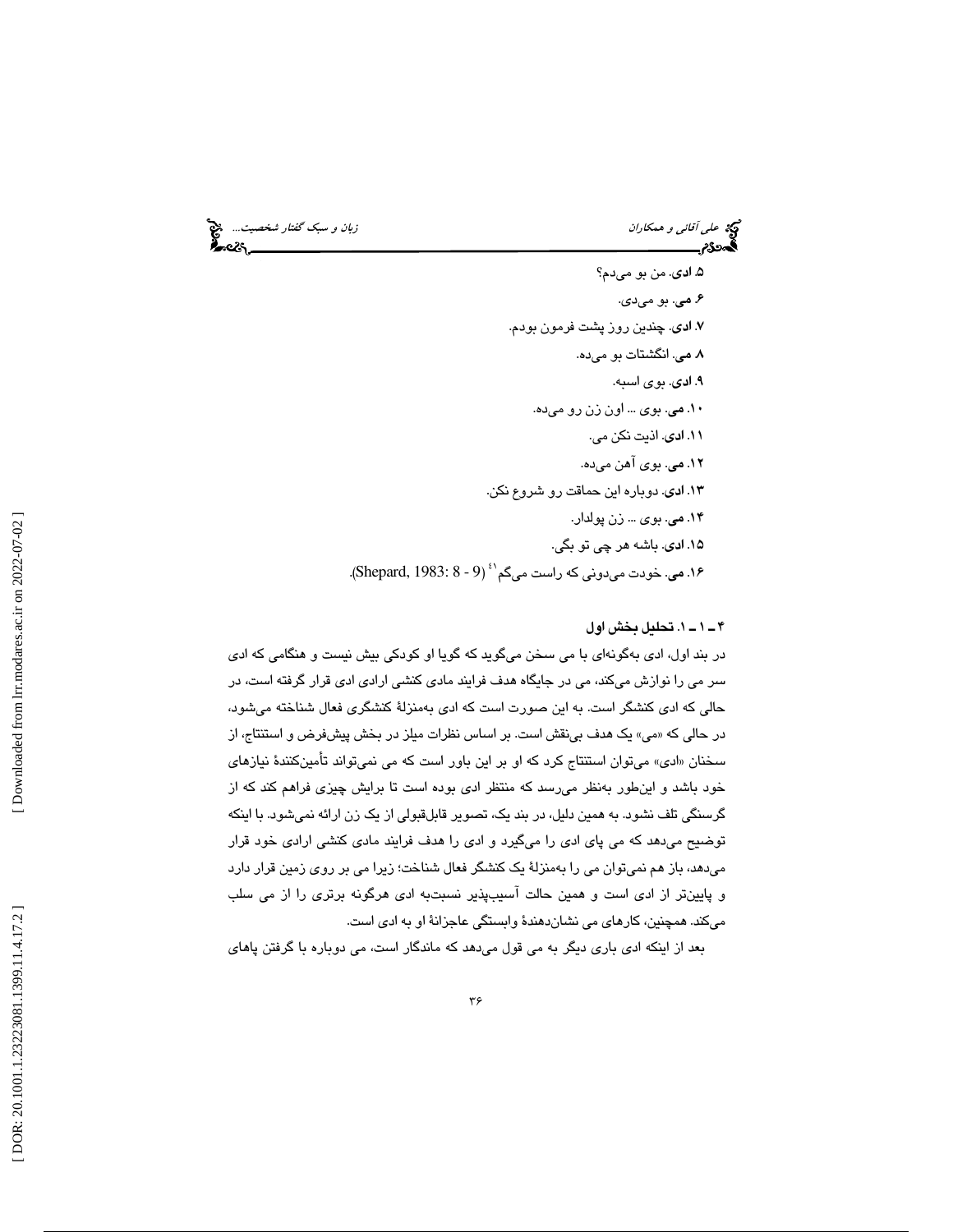ادی او را هدف فرایند مادی کنشی ارادی خود قرار میدهد؛ اما ادی همین کار را با نوازش سر می انجام میدهد. زمانی كه این دو فرایند با هم مقایسه شوند، میتوان نتیجه گرفت كه شخصیت زن وابسته نمایش داده میشود، در حالی که «ادی» از نظر فیزیکی و ذهنی، برتر بهنظر میرسد. ادی از لفظ «عزیزم» (Honey) برای خطاب کردن می استفاده میکند که میتوان آن را بهمنزلهٔ یک کلمهٔ تحبیب و تحقیر (که زیر شاخهٔ «تبعیض جنسی و معنا»ی میلز قرار میگیرد) در نظر گرفت؛ زيرا «ادی» قصد دارد بهوسيلهٔ ان می را مطيع خود كند و ارام كند و چون ادی سعی میكند می را همانند یک کودک بخواباند، میتوان گفت که کارهای او تحقیرامیز است. بند اول با ضربهٔ می پایان مییابد. می بهمنزلهٔ کنشگر، ادی را هدف فرایند مادی کنشی ارادی خود قرار میدهد؛ اما تأثير اين فرايند بەدليل اعتراف مي ــ به اينكه دوست ندارد ادى برود ــ كم ميشود؛ درنتيجه، مي در بند ۲ درواقع كارهای خود را نفی میكند. كنگ و وو<sup>٬۲</sup> (2015: 1201) توضیح میدهند، برای اينكه يک شخصيت فعال شناخته شود، بايد كنشگر تعداد زيادي از فرايندهاي مادي كنشي ارادي ا باشد؛ اما درمورد می میتوان ادعا کرد خود او سبب میشود از تأثیر فرایندهایی ــ که شاید او را فعال نشان دهند ـ كاسته شود.

در بند ۳ ادی بار دیگر می را با استفاده از كلمهٔ «پس» (كلمهٔ «Well» را در اینجا میتوان بیانگر کمحوصلگی «ادی» دانست) تحقیر میکند و همانند یک کودک با او سخن میگوید. در بند 10، نكتة مهمي وجود دارد و آن ا ين است كه م ي از كلمه يا تابو برا ا ي شاره به يك عضو بدن زن استفاده میکند. میلز بخشی بهنام «حسنiعبیر و تابو» در نظر گرفته بود که باور داشت بیانگر تبعیض جنسی در زبان است و این بخش از نظریهٔ میلز برای کلمهای که می استفاده میکند صادق است؛ زیرا ان کلمه برای ادی ناخوشایند است (او از کاربرد ان کلمه اجتناب میکند و سخنان مي را ناديده ميگيرد). علاوه بر مطالب ذكرشده، چون مي از آن كلمه براي حمله كردن به ادی و قرار دادن او در تنگنا استفاده میكند، میتوان نتیجه گرفت كه می هم از معانی ضمنی مخرب آن كلمه آگاه است. در اين قسمت طرحوارهها نيز نقش بسزايي دارد؛ زيرا مي ديدگاههاي قالبی ــ که میگوید آن کلمه در جامعهٔ معانی ضمنی مخربی دارد ــ را پذیرفته است. با توجه به این گفتهها، میتوان نتیجه گرفت که کلمهای که به عضوی از بدن زن اشاره دارد، معانی ضمنی مخربي دارد كه وجود ديدگاه ضد فمينيستي در نمايشنامه تأ را ييد ميكند.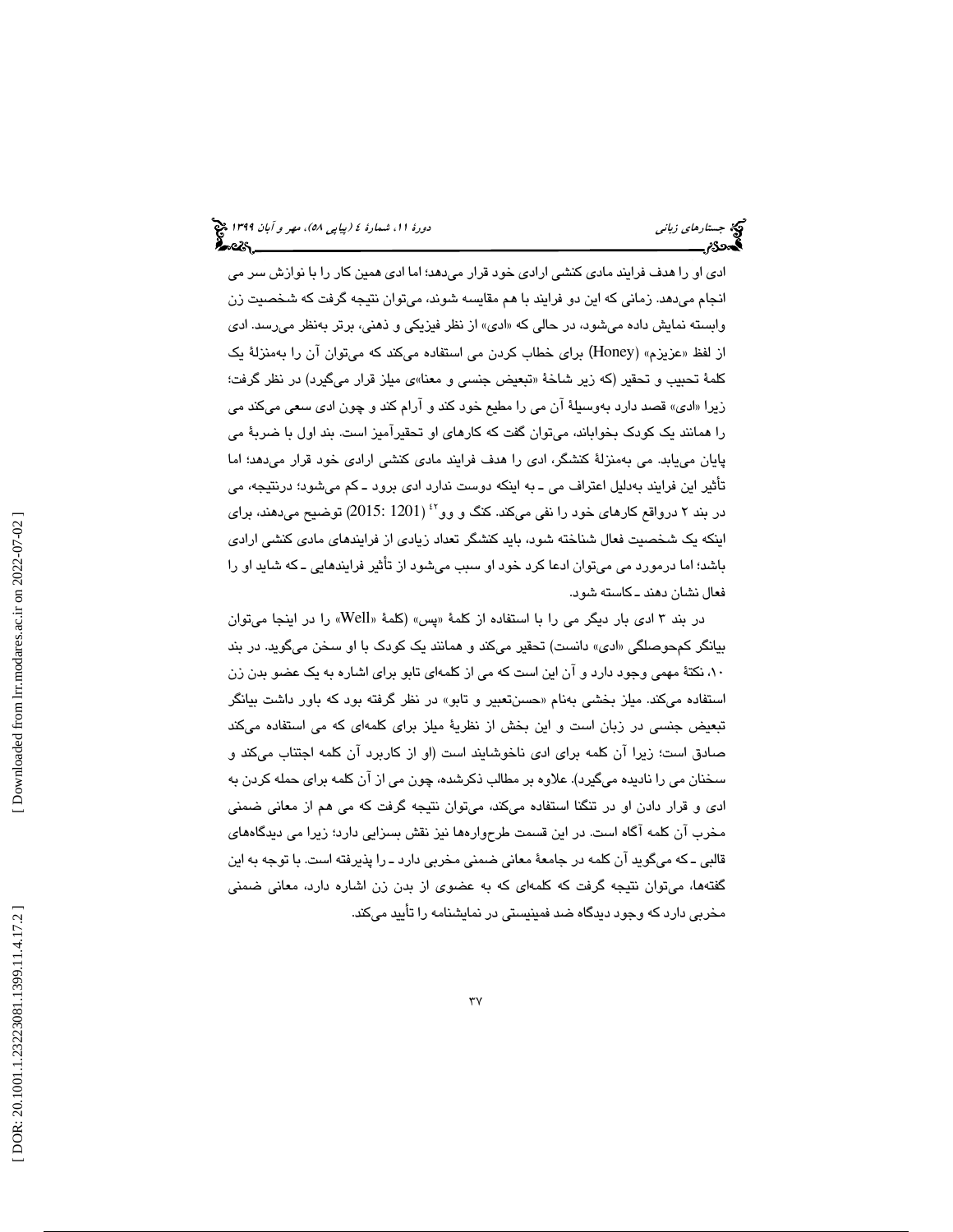ز*بان و سبک گفتار شخصيت...*<br>انجان سيس<u>لمست سم</u>سكسي پايتى

# حي ع*لي آقائي و همكاران*<br>ه**م**حدد من السند

### 2.ـ 4 بخش دوم

در اين بخش ــ كه دنبالهٔ بخش اول است ــ ادى دلايل ملاقات با مى را بيان مىكند و با اينكه مى در ابتدا میگوید که نیازی به ادی ندارد، درنهایت نشان میدهد که بدون او نمیتواند دوام بیاورد. ادی همچنان ارامش خود را حفظ مىكند، در حالى كه مى احساسى است و سخنانش به اين اشاره دارد كه نگرانیِهای او ناشی از احتیاج او به ادی است. درنهایت، می زنی را كه با ادی رابطه داشته است، تهدید میکند. همانند بخش اول، اهمیت این بخش بهدلیل تصاویر متفاوتی است که از شخصيت مرد و زن ارائه ميشود.

. اومدم از حالت با خبر بشم. 1. ادي . نيازي تو به ندارم ! م. 2 ي شود) باشه. اد. 3 .ي باشه (آماد ة رفتن مي . نرو! م. 4 ي شود ) . دارم ميرم (اد ي خارج مي اد. 5 ي گردد ) م. 6 ي. (فر ياد دردناكي سر ميدهد) نرو! (اد ي بازمي اد. 7 .ي من چيكار كنم؟ ها؟ با چ يد يكار كنم؟ دون .ي . خودت مي م. 8 ي . چ ي رو؟ اد. 9 ي . تو من رو از ب ين خواهي .برد م. 10 ي . منظورت چيه؟ اد. 11 ي . يا خودت اين كار رو مي يا يكن يكي رو وادار مي ا يكن ين كار رو بكنه . م. 12 ي . چه دليلي داره اين كار رو بكنم؟ شوخي ميكن ي؟ اد. 13 ي . چون من سر راهت هستم. م. 14 ي اد. 15 .ي احمق نباش. دونم. دون ي ازت باهوشترم. تمام افكارت رو قبل از خودت مي . تو خودت مي م. 16 ي . ميفهم ي؟ كنم ازت مراقبت كنم مي اد. 17 .ي دارم سع م ي ي . {...} كشمش دون ي كه مي گويد) مي (بهآرام ي سخن مي م. 18 ي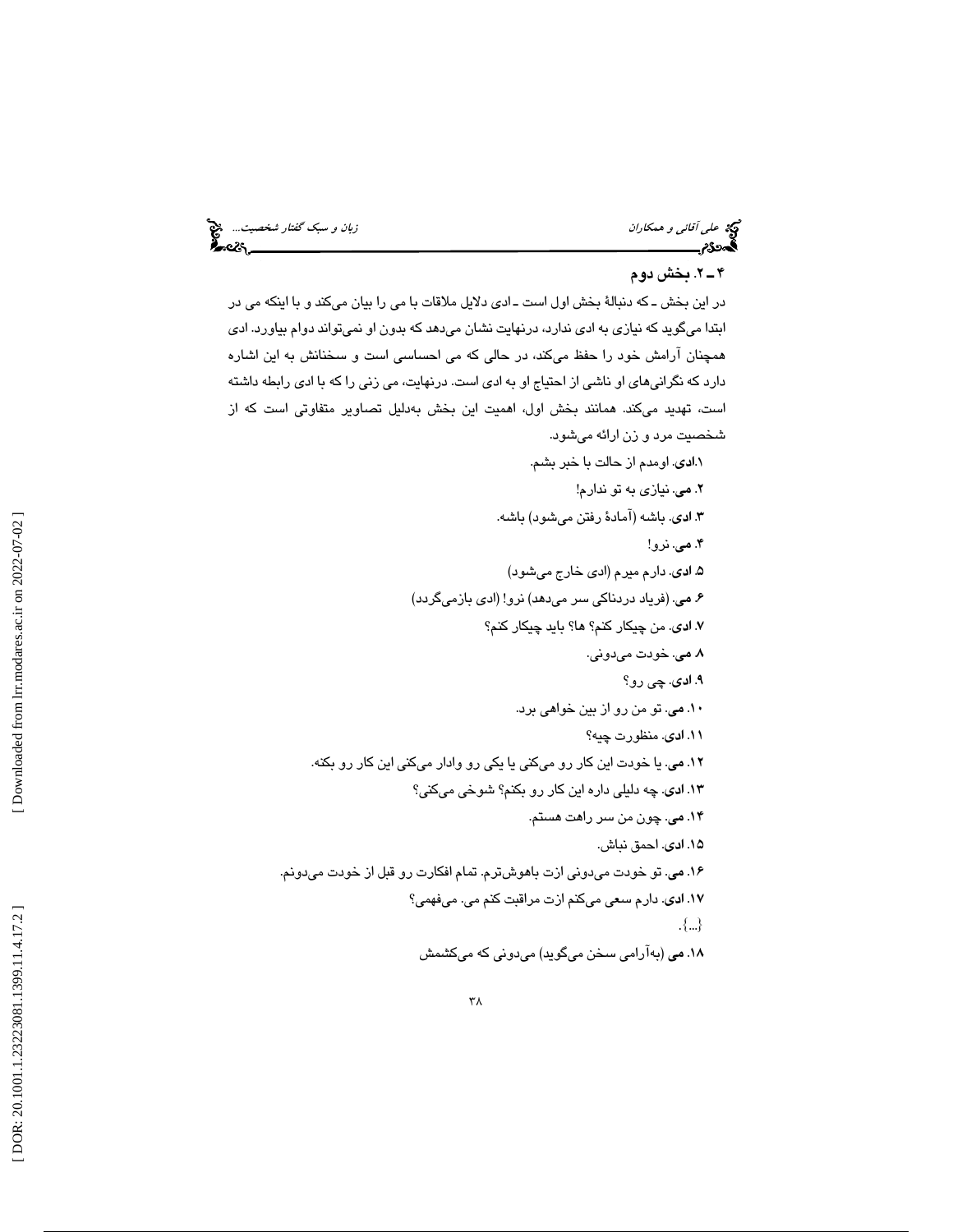(پياپي 58)، مهر و آبان 1399 جستارهاي زباني دورة ،11 شمارة 4

. {...}

۱۹. ادی. این حرفها رو دیگه نزن (*۱*۵ - 9 :Shepard, 1983).

#### 1.ـ 2ـ 4 تحل يل بخش دوم

در بند ۱، ادی با استنتاج به این نتیجه میرسد که می به کسی برای مراقبت از خود احتیاج دارد و امكان دارد كه از اين مسئله بهمنزلة بهانه استفاده كند تا به ملاقات مي بيايد؛ اما چون اين دليل خاص را انتخاب كرده است نشان مىدهد كه ادى از اطلاعاتى قالبى استفاده كرده كه بهنظر او در اين موقعيت صادق بوده است. اين طرز تفكر مشكلات فراواني از ديدگاه فمينيستي دارد و بر ا اساس دو گروه «پیشفرض و استنتاج« و «طرحوارهها» ـ كه میلز بیان میكند ـ این طرز فكر ضدفمینیستی است. بند ۲ انچه را گفته شد اثبات میکند؛ زیرا خود می به پیشفرض ادی اعتراض میکند و مجبور میشود بیان کند که احتیاجی به ادی ندارد. سخنان ادی در بند ٥ را میتوان مادی ــ كنشی ارادی دانست، در حالی كه جواب می «دردناک» (كلمهٔ «Agonized» برای فریاد می به كار گرفته شده است) توصيف شده است كه يک فرايند ذهنی درونی است؛ درنتيجه، در حالی كه جرئت ادی بهدلیل سخنان قدرتمند و تهدیدامیزش اشکار میشود، یک فرایند ذهنی به می نسبت داده شده كه نشاندهندهٔ دردی است كه احساس میكند و به همین دلیل می بهمنزلهٔ تنها شخصیت زن ــ که در نمایشنامه سخن میگوید ــ ضعیفـتر شناخته میشود. در بند ۱۰، بهنظر رسد كه مي و خواننده هر دو اينطور استنتاج ميكنند كه شخص يت مرد داراي قدرت بيشتري مي است و اين امر از ديدگاه فمينيستي قابل قبول نيست. بردفورد<sup>۶</sup>۴ (171 :1997) در تحليل متنی کوتاه توضیح میدهد که بهطور معمول خوانندهها «شخصیت قهرمان را با خواص مردانگی مرتبط ميدانند» و اينطور بهنظر مي رسد كه ادي در جايگاه مرد قهرمان قرار گرفته است؛ زيرا مي تحمل دوري او را ندارد و شواهد بيانگر اين است كه او بهمنزلهٔ ناجي مي شناخته ميشود (بهدليل پيشنهاد تأمين نيازهای می، وابستگی شديد می و غيره).

#### 3ـ 4 . بخش سو م

اهميت اين بخش به اين دليل است كه موقعيت كاملاً عكس موقعيت دو بخش قبلي شده است. بدين معنا كه حالا ادى دارد از مى درمورد مردى ـ كه با او در ارتباط است ـ پرسش مىكند. ادى سعى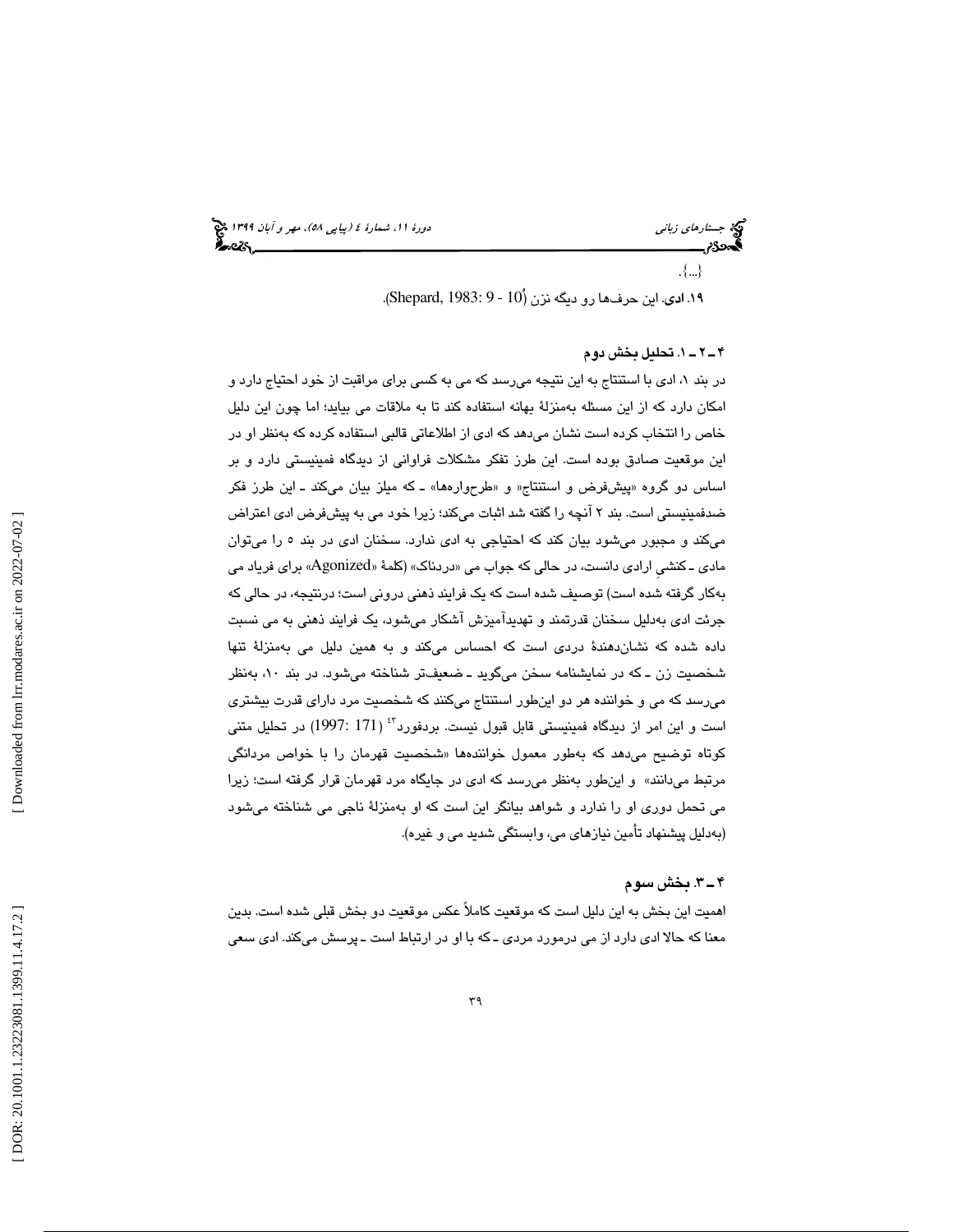میكند می را تحت فشار قرار دهد تا اطلاعاتی درمورد مرد ناشناس كسب كند و می در تلاش است تا چیزی دستگیر ادی نشود. می درمورد اینکه ادی قرار است چه بلایی سر آن مرد بیاورد نگران است؛ زیرا حرفهای ادی بهگونهای است که بهنظر میرسد قرار است با ان مرد درگیر شود.

اد. 1 .ي ا ين مرد قراره ب ياد ملاقاتت. ا ين مرد تازهوارد. خيلي جالبه. با خودم گفتم حتماً د يگه تر شىدە شدى.

٢. مي. خيلي لطف داري.

۰.**اد**ی. چیه، یه «مرد جوانتره»؟

۴. می. هیچ ربطی به تو نداره.

۵. **اد**ی. باهاش رابطه هم داشتی؟ (ناراحتی می در نگاهش بهخوبی آشکار است و چشم از او برنميدارد)، داشتي؟ فقط كنجكاو شدم (مكث). لازم نيست جواب بدى. خودم ميدونم.

ع مي. تو مثل يه بچه رفتار ميكني، ميفهمي؟ يه بچهٔ نفهم (ادى مثل يک بچهٔ نفهم رفتار میکند و به طناب انداختن ادامه میدهد).

۷. لدی. امیدوارم که اون مرد بیاد. واقعاً امیدوارم. میخوام اومدنش رو با چشمای خودم ببينم.

۸ می. میخوای چیکار کنی؟ (ادی از طناب انداختن دست برمیدارد و رو به می میایستد. ادي لبخند مي;ند).

۹. ا**د**ی. خوب مشتومالش میدم، خوب. (سکوت. به همدیگر نگاه میکنند. ناگهان می میایستد و از در سمت چپ بيرون ميرود).

۰۱۰ می. من منتظر این کارها نمیمونم.

۱۱. ا**د**ی. کجا میری؟ (ادی بهسمتش میرود و دستش را میگیرد. می میچرخد و رو به روی ادی می!یستد).

. دستت رو از من بكش! م. 12 ي

١٣. ادى. صبر كن، صبر كن. فقط يه لحظه، باشه؟ (مكث. روبهروى هم مىايستند). بذار يه چیزی بگم. دیگه اذیتت نمیکنم. مؤدب میشم. مطمئن باش. قول میںم. کاملاً بی[زار. میتونی بهش بگی برادرتم. البته، شايد بهتر باشه يه نسبت ديگهاي داشته باشيم.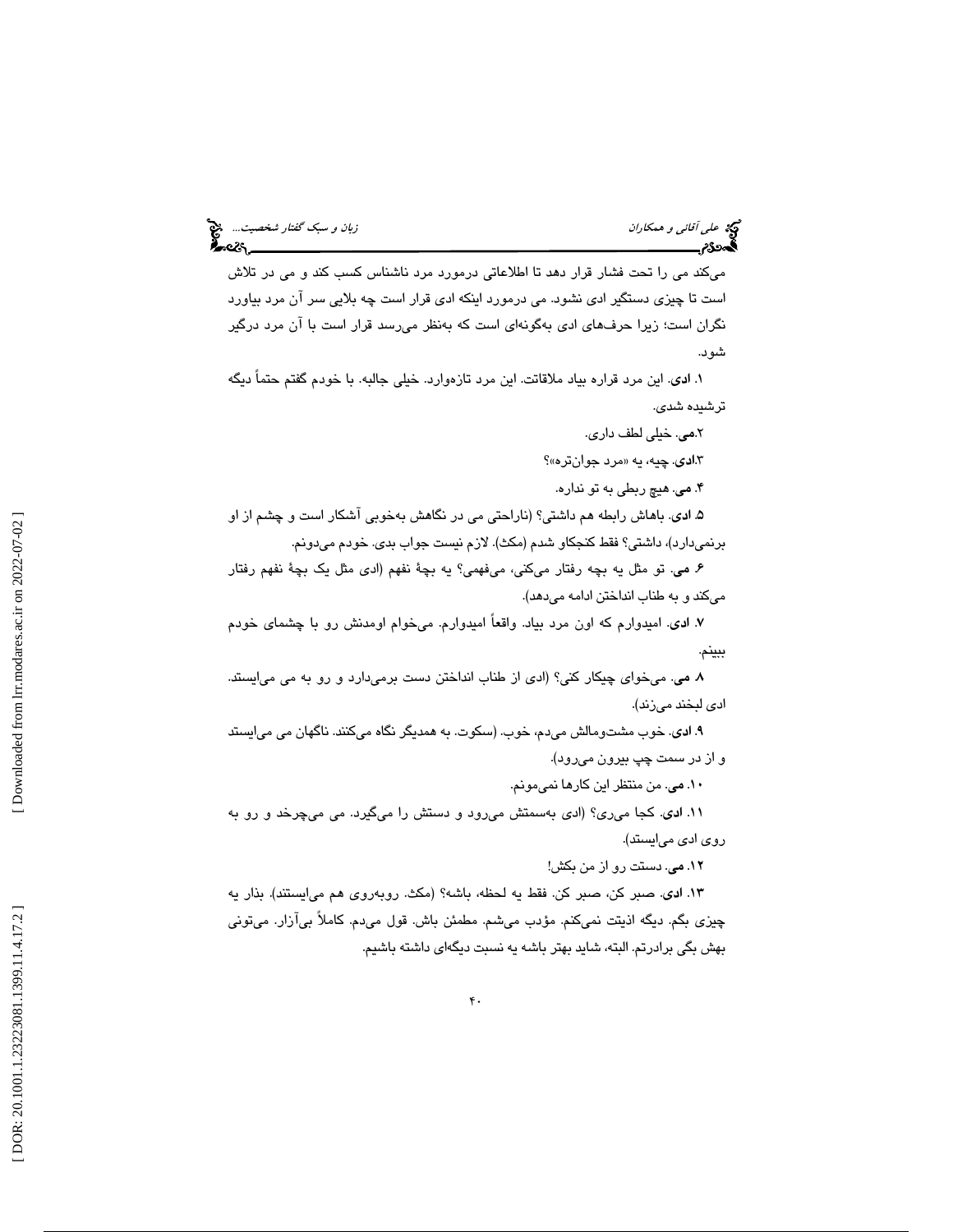(پياپي 58)، مهر و آبان 1399 جستارهاي زباني دورة ،11 شمارة 4

#### ۱۴. می. شاید یه نسبت دیگه.

۱۵. ا**د**ی. پسر عمو چطوره؟ خوبه؟ پسر عموت میشم. فقط میخوام ببینمش. بعد میرم. قول مىدم(Shepard, 1983: 20-21).

#### 1ـ 3ـ 4 . تحل يل بخش سوم

در بند ۱، ادی از گزارهای استفاده میکند (گزارهٔ «you'd be hung out to dry» که معادل آن را میتوان «ترشیده» بودن درنظر گرفت) که میلز نام ان را «گزارهٔ ازپیش اماده» نامیده بود. در بافت اين متن، اين گزاره بدين معناست كه مى بهدليل سن زياد ديگر مورد پسند مردى قرار نخواهد گرفت؛ درنتيجه، اين گزاره براي نكوهش كردن مي استفاده شده است؛ چون تصميم دارد با مرد جديدي آشنا شود، در حالي كه سنش از حد خاصي گذشته است. همچنين، در اين گزاره طرحوارهها هم دخیل هستند؛ زیرا ادی ایدههای جامعهٔ خود ــ مبنی بر اینکه زنان فقط تا سن خاصی باید رابطه داشته باشند ــ را پذیرفته است و بهدلیل ان ایدهها می را سرزنش میکند، به همین دلیل این گزاره از دیدگاه فمینیستی از دوجهت مشكلساز است. در بند ۳ بار دیگر ادی چون به ان مرد «مرد جوانټر» میگوید، به می توهین میکند و این گزاره را هم میټوان بهمنزلهٔ گزارهٔ ازپيش اماده دانست كه ادى مىخواهد از سوى ان مى را وادار كند احساس شرم كند. معانى ضمني گزارهٔ ذكرشده از دو طريق قابل اثبات است: اول آنكه در گيومه قرار گرفته است و دوم، بەدلیل جوابی که می در بند ٤ میدهد که نشان میدهد از دیدگاه ضد فمینیستی ادی راضىی نیست.

ادی در بند ٥ از كلمهٔ «رابطه» (balled) استفاده میكند كه مربوط به رابطهٔ فیزیكی می با آن مرد است و كلمهٔ انگلیسی در بخشی كه میلز نام ان را «نامگذاری و مرد سالاری» نهاده بود قرار میگیرد. با اینکه ادی می را در جایگاه کنشگر در یک فرایند مادی کنشی ــ ارادی قرار میدهد (چون میگوید می رابطه را آغاز کرده)؛ اما چون از فعل «balled» استفاده کرده است ـ که مربوط به بدن مرد میشود ــ ادی پارادوکسی ایجاد کرده است که می همزمان هم کنشگر و هم هدف بهنظر میرسد. کلمهٔ ذکرشده را میقوان مرتبط با «خلأ واژگانی» و «دیدگاه مردسالاری» نیز در-نظر گرفت؛ زیرا ادی با استفاده از کلمههای مربوط به مردان تجربهٔ می را بیان میکند. تجربیات می از دیدگاه یک مرد روایت میشوند. بهدلیل فعل ذکرشده در اینجا، اینطور میتوان استنتاج کرد كه حتى اگر رابطهٔ فیزیکی از سوی زن اغاز شود، بهنظر میرسد ان زن فقط یک فرایند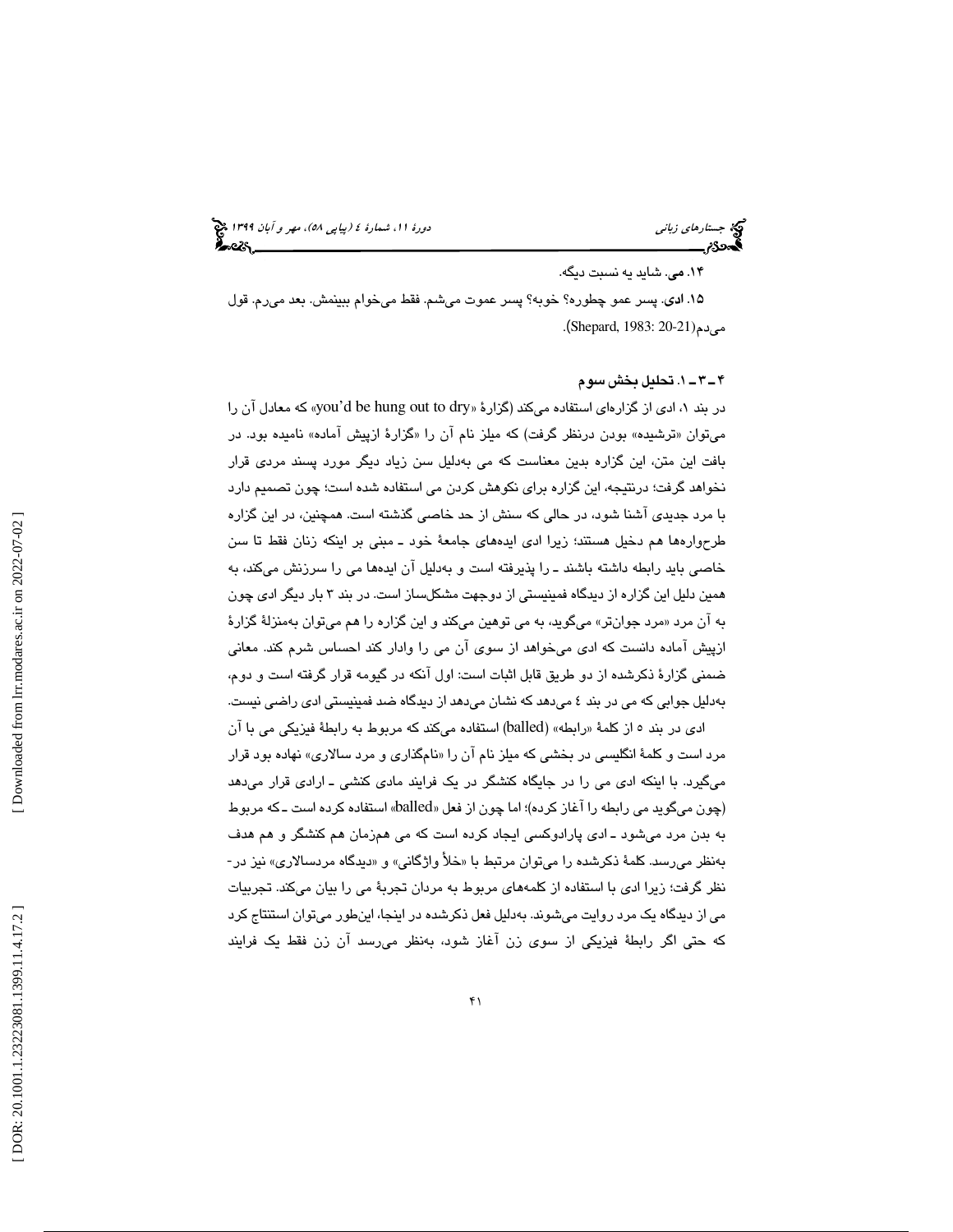مادی ـ كنشی غیرارادی را رقم زده است كه عجیب بهنظر میآید؛ زیرا در نگاه اول سخنان ادی موضوع ديگری را تداعی میکند. نحوهٔ سخن گفتن ادی طعنهامیز بهنظر می[ید و به همین دلیل، میتوان گفت که می را تحقیر میکند و دیدگاه ضد فمینیستی را ترویج میدهد.

در بند ۹، ادی را میتوان بهمنزلهٔ کنشگر در یک فرایند دانست؛ زیرا میگوید ان مرد را «مشتومال» (گزارهٔ «mail his ass to the floor» بسیار تهدیدآمیز است) خواهد داد (آن مرد در فرایند هدف است) و ادی بهوسیلهٔ قول به انجام فرایند مادی ــ كنشی ارادی، می را تهدید میكند. جواب می هم يک فرايند مادی ــ كنشی ارادی است با اين فرق كه چون سعی دارد از ادی بگريزد، نسبتبه ا*دی* ضعیفتر بەنظر میرسد؛ درنتیجه، در حالی که ا*دی* بەمنزلهٔ شخصیتی که میتواند خود را به دیگران (می) تحمیل کند شناخته میشود، می چون متوجه میشود که ناتوان است و نمیتواند مؤثر باشد، سعی میکند از ادی و تهدیدهایش دور شود. پیج<sup>؛؛</sup> (81 :2010) توضیح میدهد که «تحلیل زبانی ــ که سبکشناسی فمینیستی را پشتیبانی میکند ــ بهخودی خود هدف نیست؛ بلکه همواره مربوط به بافتها و نقدهای گستردهتری میباشد». نظر پیج نشان میدهد که با اینكه ادی و می هر دو در نقش كنشگر در فرایندهای مادی ــ كنشی ارادی قرار میگیرند، نكتهٔ تعيين كنندة بافت متنى است.

#### 4ـ 4 . بخش چهارم

اين بخش ادامهٔ بخش قبلي است و اهميت آن به اين دليل است كه حرفهايي كه ادي در ارتباط با ا مي و ان مرد ميزند، تهديداميز تر از قبل بهنظر ميرسد. مي به تلاش خود براي فرار از سـخنان ادی ادامه میدهد و هنگامی که متوجه میشود که ادی هیچ نیت خیری ندارد، سعی میکند از بدتر شدن وضعيت با لغو كردن قرارش جلوگيري كند. اين قسمت با تهديدآميزترين حرف ادي پايان يابد كه اشاره به خشن شدن او دارد. مي

۰. مي. چرا ميخواي ببينيش؟ فقط يک دوسته.

۲. ا**د**ی. فقط میخوام بدونم اخیراً مشغول چه کارایی هستی. همنشین یک آدم نشاندهندهٔ شخصيت اونه.

۳. مي. من دارم ميرم بيرون. دارم ميرم جاي اون تلفن اون طرف خيابون. بهش زنگ ميزنم گم قرارمون بههم خورده. خوبه؟ و مي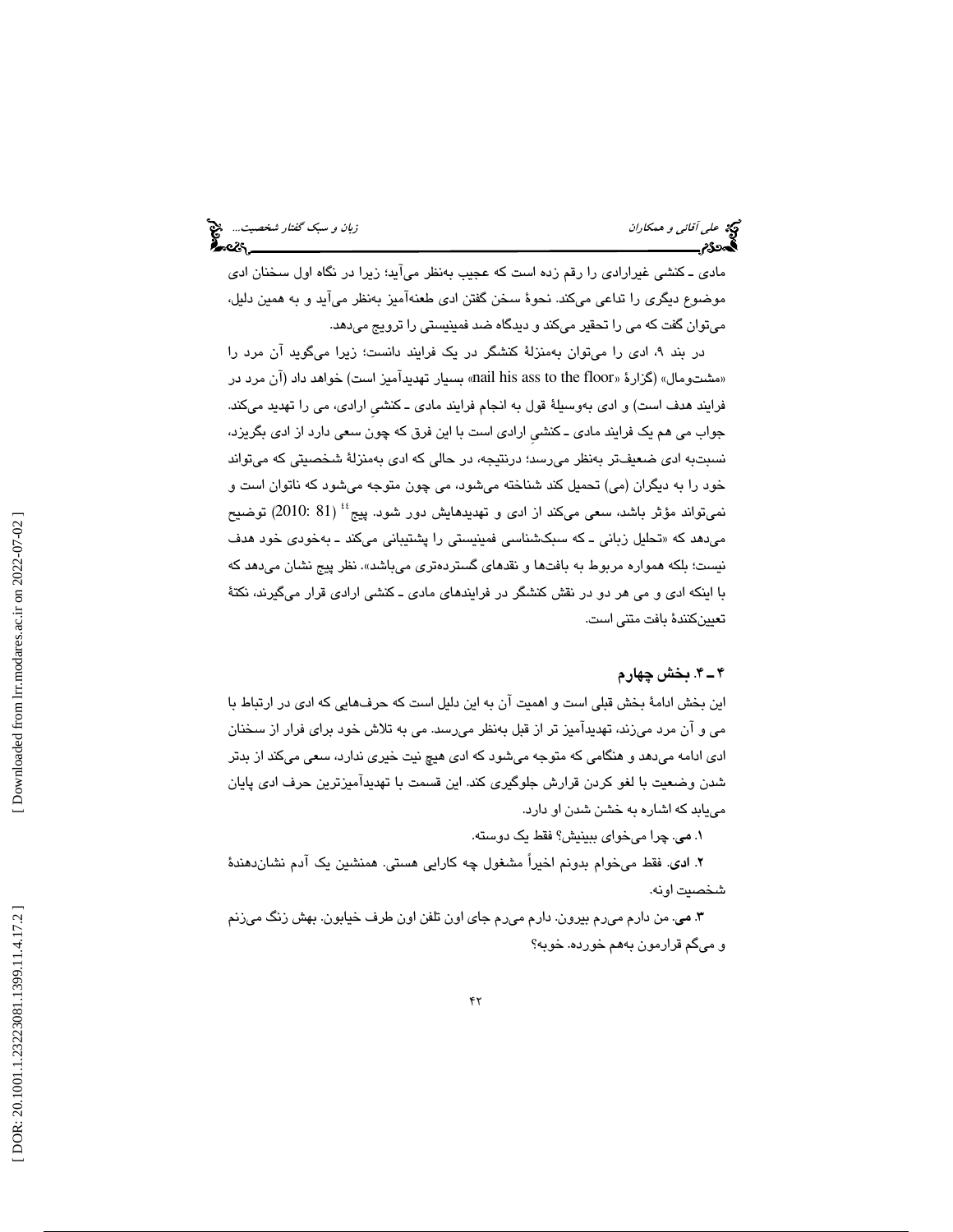۴. **ادی**. خوبه. منم تا برمیگردی وسایلت رو جمع میکنم. ۵. می. ادی من با تو هیچ جا نمیرم! (ناگهان نور چراغ خودرویی از پنجرهٔ سمت راست، صحنه را روشن میکند  $\langle...\rangle$ همینو کم داشتیم. (ا*دی* میخندد وگلویی تازه میکند) ۶. ا**د**ی. بدو برو بیرون. برو دیگه. بدو برو. خودتو پرت كن بغلش (ادی میخندد، بهسمت تخت مىرود، يک جفت چنگک از کمربندش جدا مىکند. مىنشىیند. چنگکها را به کفشهایش وصل میكند  $\{\ldots\}$  . می بهسمت تخت میرود، كیف را از شانهاش برمیدارد و به تخت اویزان میكند). ۷. می. چیکار میکنی؟ ۸ ا**د**ی. چنگکها رو به کفشم وصل میکنم. میخوام برا اون «مرد» خوشتیپ بشم عزیزم. ميخوام تأثير خوبي روش داشته باشم. پسرعموتم ديگه. ۹. می. اگر آسیبی بهش برسونی ادی. ۱۰. ادی. آسیبی بهش نمیرسونم. من مرد خوبی|م. خیلی احساساتی|م. خیلی متمدن|م. ۱۱. می. میدونی فقط یه دوسته. یه دوست ساده.

۱۲. ا**د**ی. مطمئنی؟ خب منم باهاش دوست میشم (Shepard, 1983: 21).

#### 1ـ 4ـ 4 . تحل يل بخش چهارم

در بند ۱، سخنان می حاکی از این است که او «پیشفرض و استنتاجی» را که میگوید او نباید ديگر با مردي رابطه داشته باشد پذيرفته است (حتى با اينكه ادى با زن ديگرى رابطه داشته)؛ چون مي سعي دارد قرار ملاقاتش را پنهان كند، در حالي كه از ارتباط ادي با زن ديگري باخبر است، میتوان گفت که در نمایشنامه شخصیت مرد و زن یکسان بهتصویر کشیده نشدهاند. می از یک فرایند رابطهای برای توصیف آن مرد بهمنزلهٔ یک «دوست» استفاده میکند و میلز (115 :1995) توضيح ميدهد كه فرايندهاي رابطهاي در مقايسه با فرايندهاي مادي نشاندهندهٔ «انفعال» است. به ین صورت، می حتی با اینکه احتمالاً میداند حق با او است، نمیتواند تأثیری بر ادی داشته باشد. ا در بند ۳، می از یک فرایند مادی کنشی ارادی استفاده میکند؛ اما این سبب نمیشود که بتوان گفت او منفعل نيست؛ زيرا او فقط به دليل لغو قرارش يسع دارد از آنجا خارج شود ؛ چون از واكنش ادی نسبت به ان مرد میترسد. فرایند تماس با ان مرد او را هدف قرار میدهد و هیچگونه تأثیری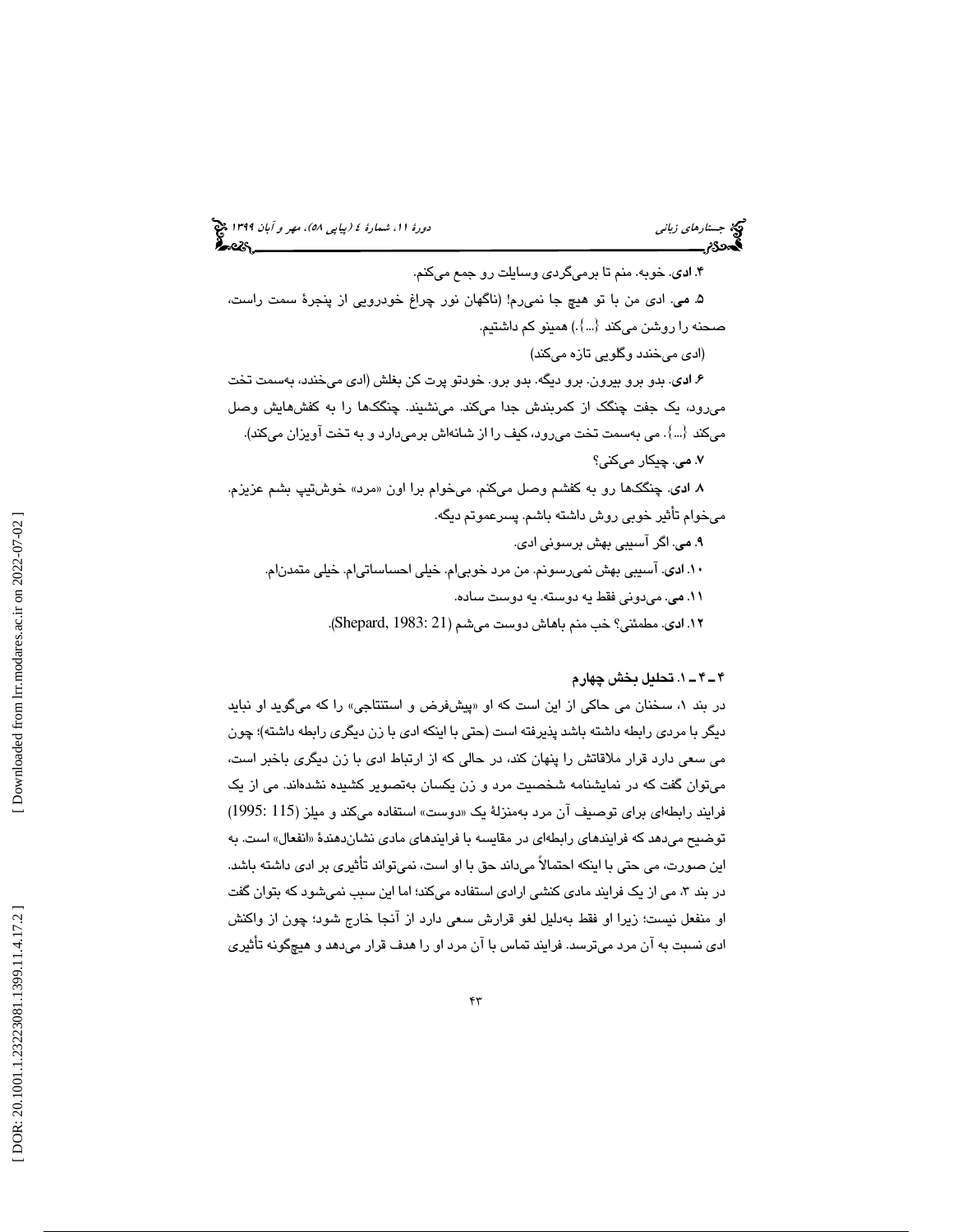بر ادی ندارد و حتی میتوان نتیجه گرفت كه كارهای می تاثیرگرفته از ادی است؛ درنتیجه، فرايندهای مادی ـ كنشی ارادی ـ كه می در آنها دخیل است ـ نه تنها او را یک كنشگر فعال نشان نمی٫دهد؛ بلكه سبب منفعل شناخته شدن او میشود. در بند ٤، هنگامی كه ادی از كلمهٔ «خوبه» (كلمهٔ «Good» بیانگر رضایت ادی از نتیجهٔ بحث است) استفاده میكند، او در یک فرایند رابطهای دخيل شده است؛ اما اين فرايند انفعال او را نشان نميدهد؛ زيرا موفق شد مي را مجبور به لغو قرار ملاقاتش كند.

در بند ۸، ادی باری دیگر از یک کلمهٔ نوازشی استفاده میکند که میتوان گفت برای تحقیر می استفاده شده است و چون كلمهٔ «مرد» در گيومه قرار گرفته، نتيجه اين است كه ادى شخصيت آن مرد را زیر سؤال میبرد. سه فرایند رابطهای ادی در بند ۱۰ (کلمات «mice»، «sensitive» و «civilized» كه به معناي «خوب»، «احساساتي» و «متمدن» بودن است) فقط به اين دليل استفاده مي شود كه مي را گول بزند و احساس امنيت به او القا شود، در حالي كه ادي مدام بهطور غير-مستقيم می و رابطهاش را تهديد میکند. پس اين فرايندها نشاندهندۀ انفعال ادی نيست. در بند ۱۱، می بار دیگر از یک فرایند رابطهای استفاده میکند که بگوید ان مرد فقط یک «دوست ساده» (عبارت «an ordinary date» بسیار محتاطانه بهنظر میرسد) است. با توجه به اینکه می به تکرار ین توصیف میپردازد حاکی از ان است که بهشدت از واکنش احتمالی ادی میترسد و مدام ا سعی دارد به هر صورتی كه شده است واقعیت را از ادی پنهان كند. هدف اصلی ادی زمانی برملا میشود که قول میدهد با ان مرد دوست شود، در حالی که منظورش چیز دیگری است که نشان می دهد چرا می از او میترسد. میلز میگوید که «مهم است که شخصیت جنسیتی را بهعنوان المانی در نظر بگیریم که در گفتوگو ساخته میشود» (276-275 :2005)؛ درنتیجه، واکنش می و تلاشش برای تغییر برنامههایش بهدلیل تهدیدات ادی، تصویر جالبی را از شخصیت زن ارائه نمیدهد. درمقابل، ادی بر کارهای می اثرگذار است و فاصلهاش را حفظ میکند و تمام فشارهای وارده از سوی می را نادیده میگیرد؛ درنتیجه، شخصیت مردانه بهوسیلهٔ انتقاد از عادتهای زنانه برجسته شده است.

### . نتيجه 5

از همان ابتدای نمایشنامه، ادی بهمنزلهٔ شخصیت فعال نشان داده میشود، در حالی که می منفعل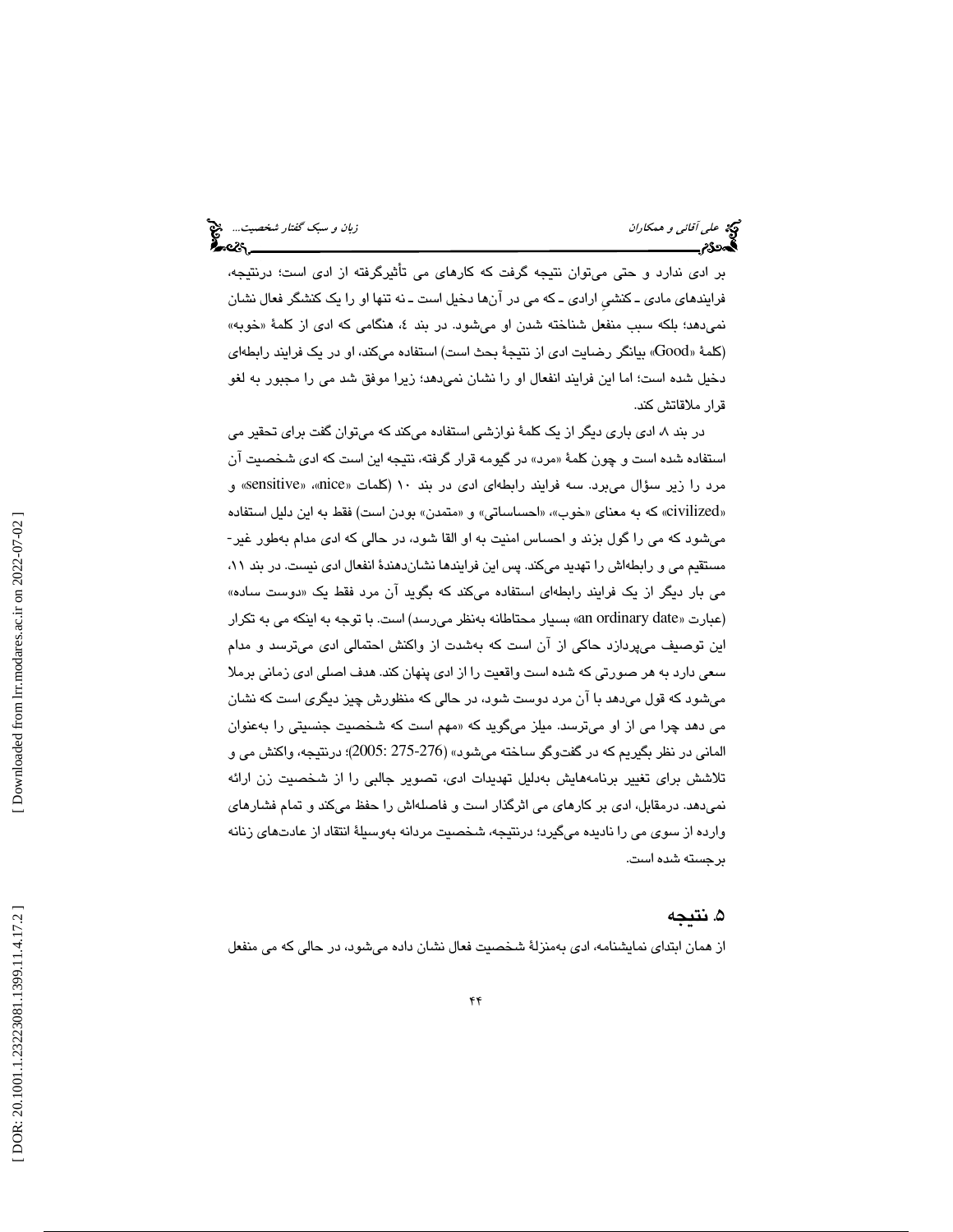باقی میماند. در این نمایشنامه، «پیشفرض و استنتاج» ادی نشان داد که می نمیتواند نیازهای خود را تأمین کند و او بهمنزلهٔ هدف در فرایند مادی کنشی ارادی ادی قرار میگیرد که نشان میںهد می یک هدف منفعل بیقدرت و ادی کنشگری قدرتمند است. این نکته با نظر کلنز که نمايشنامه را نقطة عطفي در كارنامة شپرد مينامد، متناقض است؛ زيرا مي شخصيت اثرگذاري نيست و درنتيجه شپرد نتوانسته است عادت هميشگي خود را ترک کند. حتی هنگامی که می، ادی را در جایگاه هدف قرار میدهد، ادی هم همزمان همین کار را انجام میدهد با این تفاوت که می از نظر فيزيكي نيز ضعيفـتر نشـان داده ميشود. متناسب با نظر وايتينگ، نكتهٔ گفتهشده نشـان میدهد که تصویری سنتی از شخصیت زن استفاده شده است. در بخش دوم، ادی باور دارد که كسى بايد به مى سر بزند و از احوالش باخبر شود. نتيجهٔ آن اين است كه مى بىقدرت و ضعیفتر نشان داده میشود. پیشفرض گفتهشده حاكی از ان است كه تصویری منفی از زن در نمايشنامه وجود دارد. قرار گرفتن فرايند مادى ـ كنشى ارادى ادى در كنار فرايند ذهنى ـ درونى می حاکی از ضعف می و برتری ادی است و این نکته تأییدکنندهٔ دیدگاه بنت است که میگوید، شخصيت يها زن شپرد نا« توان » هستند.

در بخش سوم، ادی از یک گزارهٔ ازپیشاماده استفاده میکند که اشاره دارد به اینکه می دیگر نباید با مردی رابطه داشته باشد و این امر به این دلیل استفاده میشود که به می القا کند که دیگر جذاب نيست و ديد او نسبت به خودش را منفي كند. ادى از فرايندهاى مادى ــ كنشى ارادى استفاده میکند تا می را تهدید کند که این خود ضعف و بیقدرتی می را حکایت میکند. گفتوگوهای بین ادی و می از سوی ادی کنترل و او به اوضاع چیره میشود تا زن همچنان تحت سلطهٔ مرد باقی بماند. در بخش چهارم، می از یک فرایند رابطهای استفاده میکند که اشاره به انفعال او دارد؛ چون اين فرايند براي پنهان كردن رابطهاش از ادي استفاده ميشود، اين خود دليل ديگری برای منفعل شناختن می است. شخصيت می با توجه به اينكه نمیتواند تأثيری بر ادی داشته باشد، زیر سؤال میرود و می تنها به کارها و حرفهای ادی واکنش نشان میدهد. نکات گفتهشده تأييد مي كند تحليل هال نقض ميشود؛ زيرا به هيچوجه تصوير مثبتي از مي ارائه نشده است و صرفاً سخنگو بودن می ثابت نمیكند كه تغييری در رويكرد شپرد صورت گرفته است.

 [\[ DOR: 20.1001.1.23223081.1399.11.4.17](https://dorl.net/dor/20.1001.1.23223081.1399.11.4.17.2).2 ] [\[ Downloaded from lrr.modares.ac.ir on 20](https://lrr.modares.ac.ir/article-14-30788-fa.html)22-07-02 ] Downloaded from lrr.modares.ac.ir on 2022-07-02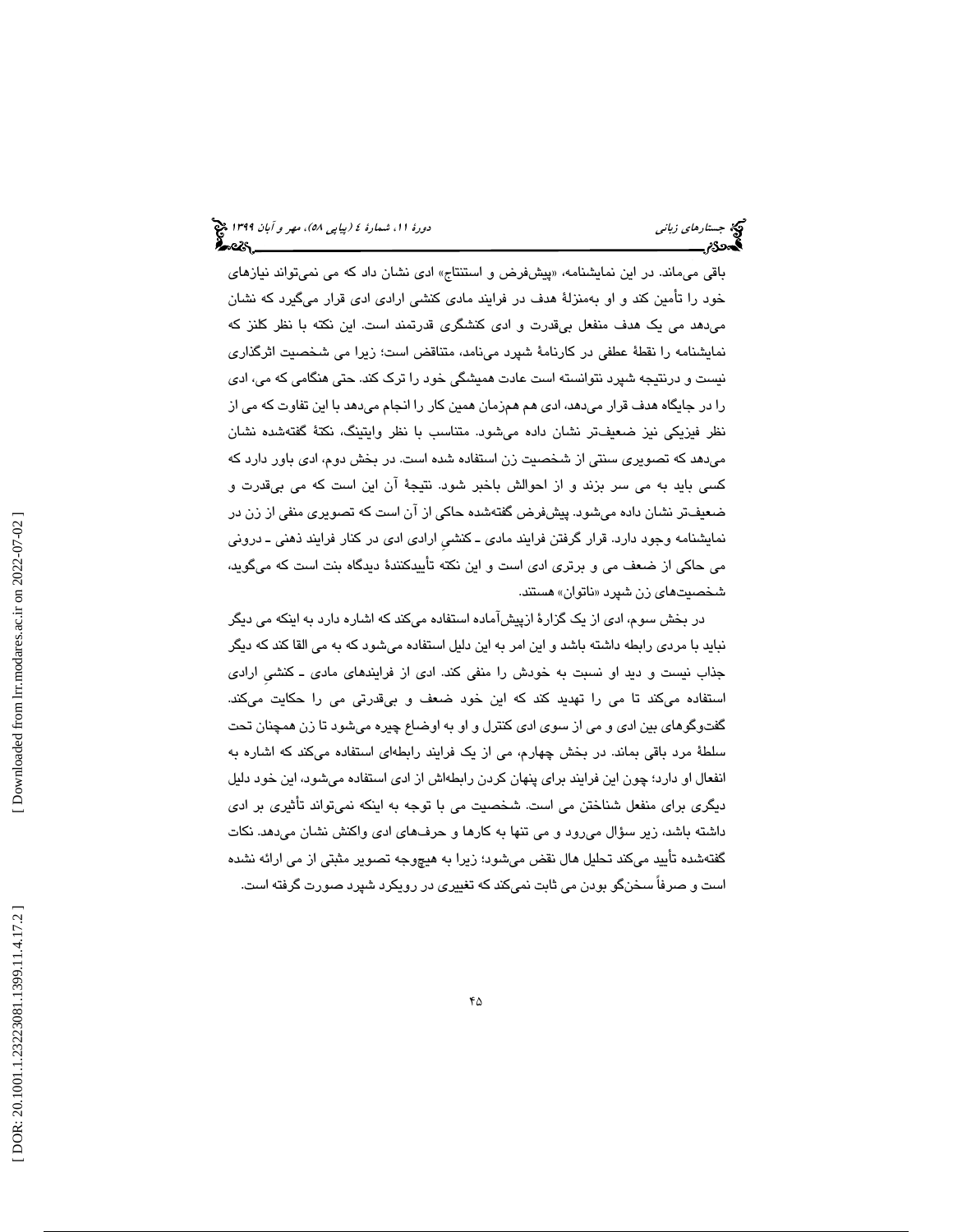و*بان و سبک گفتار شخصيت...*<br>افتار<br>استانستان سيسكسيست بان**گ** 

ن<mark>گ</mark>هٔ عل*ی آقائی و همکاران*<br>ا**گ**مونگانم

## . 6 پينوشت ها

- 1.Marowski 2. Fool for Love
- 3.Sara Mills
- 4. Callens
- 5. Whiting
- 6. Bennett
- 7. Hall
- 8. Smith
- 9. Bigsby
- 10. McDonough
- 11.Level Of the Word
- 12. Linguistic Determinism
- 13. Generic Pronouns
- 14. Generic Nouns
- 15. Women as the Marked Form
- 16. Naming and Androcentrism
- 17. The Semantic Derogation of Women
- 18. Endearments and Diminutives
- 19. Female Experience: Euphemism and Taboo
- 20. Lexical Gaps: Male Point of View
- 21. Dictionaries and Gatekeepers
- 22.Level of the Phrase/Sentence
- 23. Ready-made Phrases
- 24. Presupposition and Inference
- 25. Metaphor
- 26. Jokes and Humor
- 27. Transitivity Choices
- 28. Material
- 29. Mental
- 30. Relational
- 31. Action
- 32. Intention
- 33. Supervention
- 34. Actor
- 35. Goal
- 36.Level of Discourse
- 37.Characters/Roles
- 38. Fragmentation
- 39. Focalization
- 40. Schema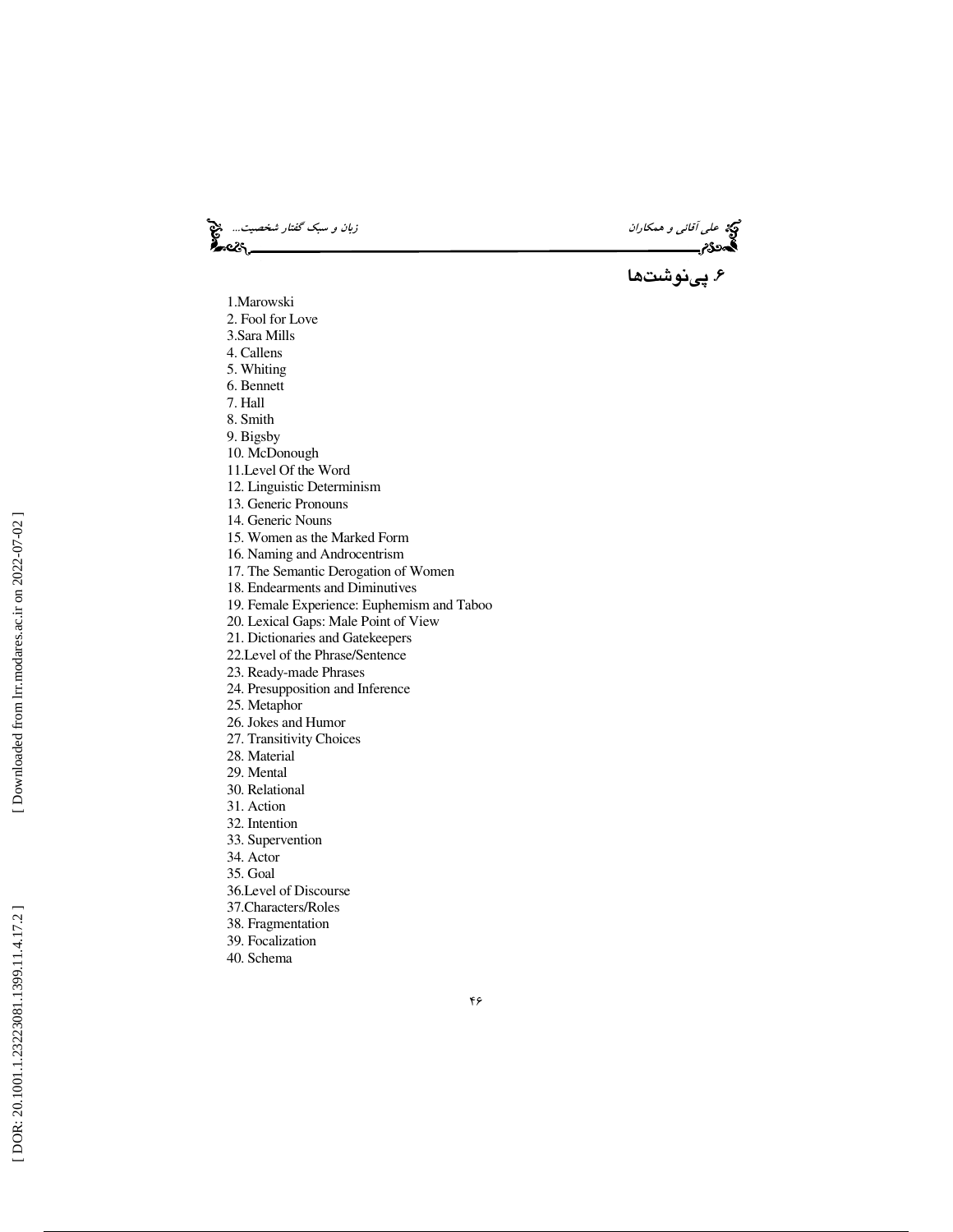41. ترجمة قسمتهايي از نمايشنامه كه در اين مقاله آورده شده است از سوي مؤلفان انجام شده است. 42. Kang & Wu 43. Bradford

44. Page

. 7 منابع

• خدادادی، فضلاله و سيد علي قاسمزاده (١٣٩٧). «رويكرد گفتمان كنشي القايي در ادبيات داستانی». <mark>*جستارهای زبانی. د ۹. ش ٦ (٤٨). صص ٢٥ – ٤٧*.</mark>

#### **References:**

- Bennett, S. (1993). When a Woman Looks: The 'Other'Audience of Shepard's Plays. In *Rereading Shepard* (pp. 168-179). Palgrave Macmillan, London.
- Bigsby, C. W. E. (1998). "Blood and bones yet dressed in poetry: The drama of Sam Shepard". In J. Callens (Ed.), *Sam Shepard: Between the margin and the center* (pp. 19-30). India: Overseas Publishers Association.
- Bradford, R. (1997). *Stylistics*. London: Routledge.
- Callens, J. (1998). "Sam Shepard: Between the margin and the center". *Contemporary Theater Review. 8*(3).Pp: 1-18.
- Culpeper, J.; Short, M. & Verdonk, P. (1998). *Exploring the language of drama*. London: Routledge.
- Hall, A. C. (1993). "Speaking without Words: The Myth of Masculine Autonomy in Sam Shepard's Fool for Love". In L. Wilcox (Ed.), *Rereading Shepard* (pp. 150- 167). London: Palgrave Macmillan UK.
- Khodadi, F., Ghasemzade, S.A. (2018). "Action-induction discoursal approach to narrative literature". *Language Related Research . 9*(6).Pp: 25-47. [In Persian].
- Kang, C. & Wu, X. (2015). "The transitivity system and thematic meaning: A feminist-stylistic approach to Lawrence's Lady Chatterley's Lover". *Theory and Practice in Language Studies*. *5*(6). 1200-1205.
- Marowski, D. (1985). *Contemporary literary criticism*. S.K. Hall (Ed.). Detroit, MI: